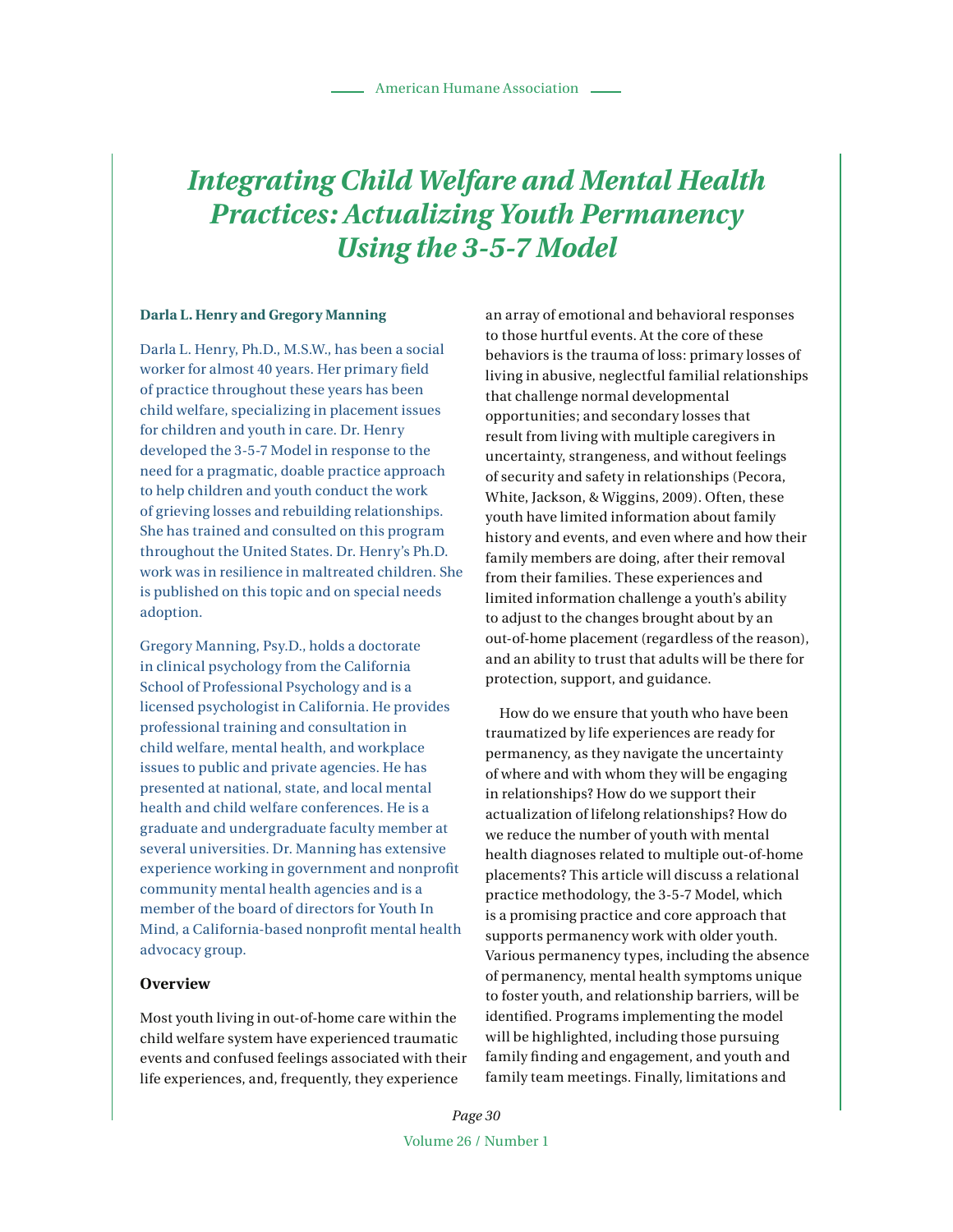suggestions for future directions in using the 3-5- 7 Model will be discussed.

As an introduction to the central concept, the 3-5-7 Model provides an approach to helping youth do the work of grieving losses associated with primary family experiences of abuse, neglect, and separation, and with secondary experiences of living in foster care and group placement so that they might move forward in renewed, supportive, and permanent family relationships and connections. For those older youth with a goal of independent living, or for those about to "age out" of placement, the 3-5-7 Model provides a short-term approach to engaging them in preparation for living on their own with both the skills and the supportive, enduring relationships needed.

By their engagement in activities that help to *clarify* these losses and give meaning to past events, and guided by professionals, families, and caregivers, youth are provided with opportunities to explore and express emotions about these losses. Youth are able to *integrate* past and current relationships through the exploration of feelings about those relationships making decisions about integral persons with whom they desire to develop relationships and/or remain connected. As youth engage in clarification and integration activities, their work of resolving losses and giving meaning to relationships lends to their ability to *actualize* permanency in family relationships.

These three tasks—clarification, integration, and actualization—support the answering of five conceptual questions that frame the work of forming and developing identity, grieving losses, exploring attachments, and building emotionally safe and secure relationships with birth families, guardians, or adoptive families that can support the transition to adulthood. Seven interpersonal skill elements set the tone and philosophy for this work (Henry, 2005). This is the core work of the 3-5-7 Model.

#### **Defining Permanency**

Establishing permanency with youth who receive child welfare services due to family and caregiving disruptions has been an ongoing challenge for many years. What is permanency, and how do we define it as a basis for the work being done to minimize the trauma that youth may have experienced?

The California Permanency for Youth Project (CPYP, 2007) has defined permanency from the youth's perspective as being represented by a permanent connection with at least one committed adult who provides a safe, stable, and secure parenting relationship; love, unconditional commitment, and lifelong support; and a legal relationship, if possible.

Frey, Greenblatt, and Brown (2005) highlight four interrelated dimensions of permanence: physical, emotional, legal, and cultural, with many overlapping aspects. Youth can experience permanence in many different ways, including living in a physically and psychologically safe and stable family environment. They can also experience permanence by having a sense of belonging and feeling safe and secure with their primary attachments—family and other significant relationships that offer trust, safety, and reciprocity. Another way that youth can experience permanence is by gaining the rights and benefits of full family membership through a safe, emotionally secure, legal family status derived through reunification, guardianship, or adoption. Finally, permanence can be experienced when the youth is aware of and connected with his or her culture of origin, family traditions, racial and ethnic heritage, languages, and religion, regardless of the permanent family connection being realized.

# **Mental Health and the Absence of Permanency: Grief Responses**

For older youth in foster care, the absence of permanency can have particularly profound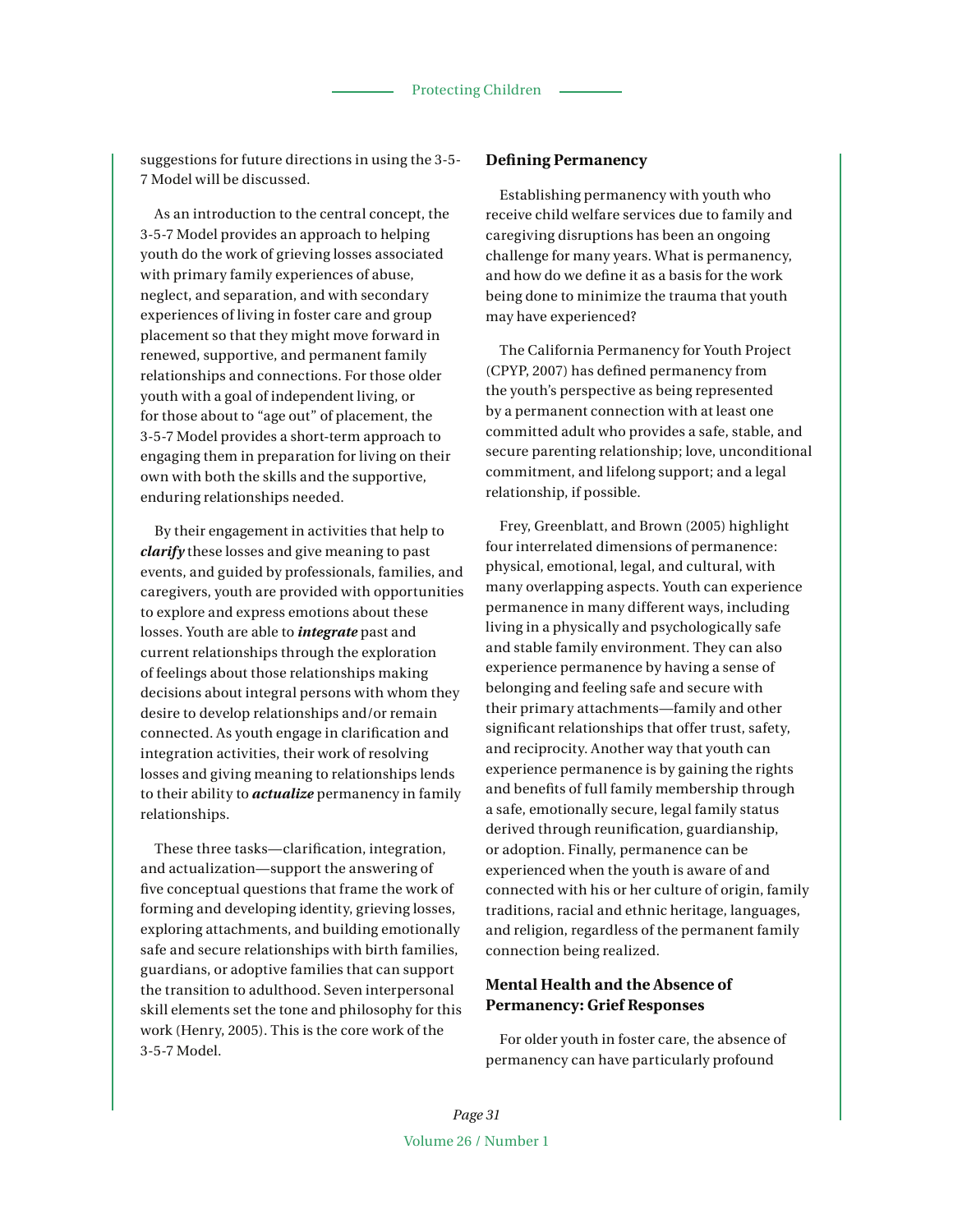short- and long-term consequences. These consequences can be manifested by emotional, cognitive, and behavioral symptoms that can produce significant impairments in the youth's social, emotional, and behavioral functioning across nearly all life domains (Cooper, Banghart, & Aratani, 2010; Unrau, Seita, & Putney, 2008; Freundlich, Avery, Munson, & Gerstenzang,

2006; Hines, Merdinger, & Wyatt, 2005; Niss, 1992). As noted in Table 1, there is a wide range of possible symptoms attributable, at least in part, to unresolved grief due to ambiguous losses experienced by the youth in foster care (Cohen & Mannarino, 2004; Henry, 2005; Pecora et al., 2009).

| <b>Emotional</b>          | Cognitive                  | <b>Behavioral</b>            |
|---------------------------|----------------------------|------------------------------|
| Depression                | Hopeless/Helpless          | Oppositional/Defiant         |
| Anxiety/Shock             | Suicidal ideation          | Verbal/Behavioral aggression |
| Anger/Rage                | Homicidal ideation         | Not telling the truth        |
| <b>Emotional tantrums</b> | Obsessive thoughts         | Social withdrawal            |
| Hypersensitive            | Loss of touch with reality | Disturbed eating cycle       |
| Over-reactive             | <b>Dishelief</b>           | Disturbed sleep cycle        |
| <b>Numbness</b>           | Confusion                  | Substance abuse              |
| Irritability              | Guilt/Self-blame           | Somatic complaints           |

#### **Table 1. Symptoms Associated with Separation, Grief, and Loss for Youth in Foster Care**

If these symptoms are viewed through the lens of unresolved grief and loss issues (Boss, 2006; Henry, 2005; Park, Mandell, & Lyons, 2009), an analogy could be drawn between these symptoms and those that might be commonly seen at a funeral (Kubler-Ross, 1969; Worden, 2008). If anyone at a funeral were to display any of the symptoms noted above, the symptoms would be accepted by others as normal reactions to the loss of the person who had died. It is this same degree of acceptance and compassion that must be considered with youth in foster care because these placements result in often unexplained separations from families, neighborhoods, and communities that still exist, leaving children and youth with a sense of ambiguous loss and, thus, unresolved grief associated with the loss and change.

The youth's emotional and relational functioning is negatively impacted by the absence of security in a family. Disruptions or ending of

relationships, along with the limited opportunity to form permanent lifelong relationships, may lead to challenges in achieving emotional stability (Park et al., 2009). Many youth in foster care often struggle with having no one legally committed to them due to the termination or relinquishment of parental rights, dissolving of legal guardianship, or an adoption. Some foster youth who are dealing with the absence of enduring family relationships may begin to lose their connections with many elements of their cultural identities, as well as connection with their communities (Frey et al., 2005).

Grief is a universal human feeling and process (Kubler-Ross, 1969; Worden, 2008), since everyone ultimately experiences it. Typical sources of grief include death of loved ones, ending of relationships, loss of employment, the experience of a traumatic life event, and loss of physical or mental health. Emotional, cognitive, and behavioral reactions to losses depend on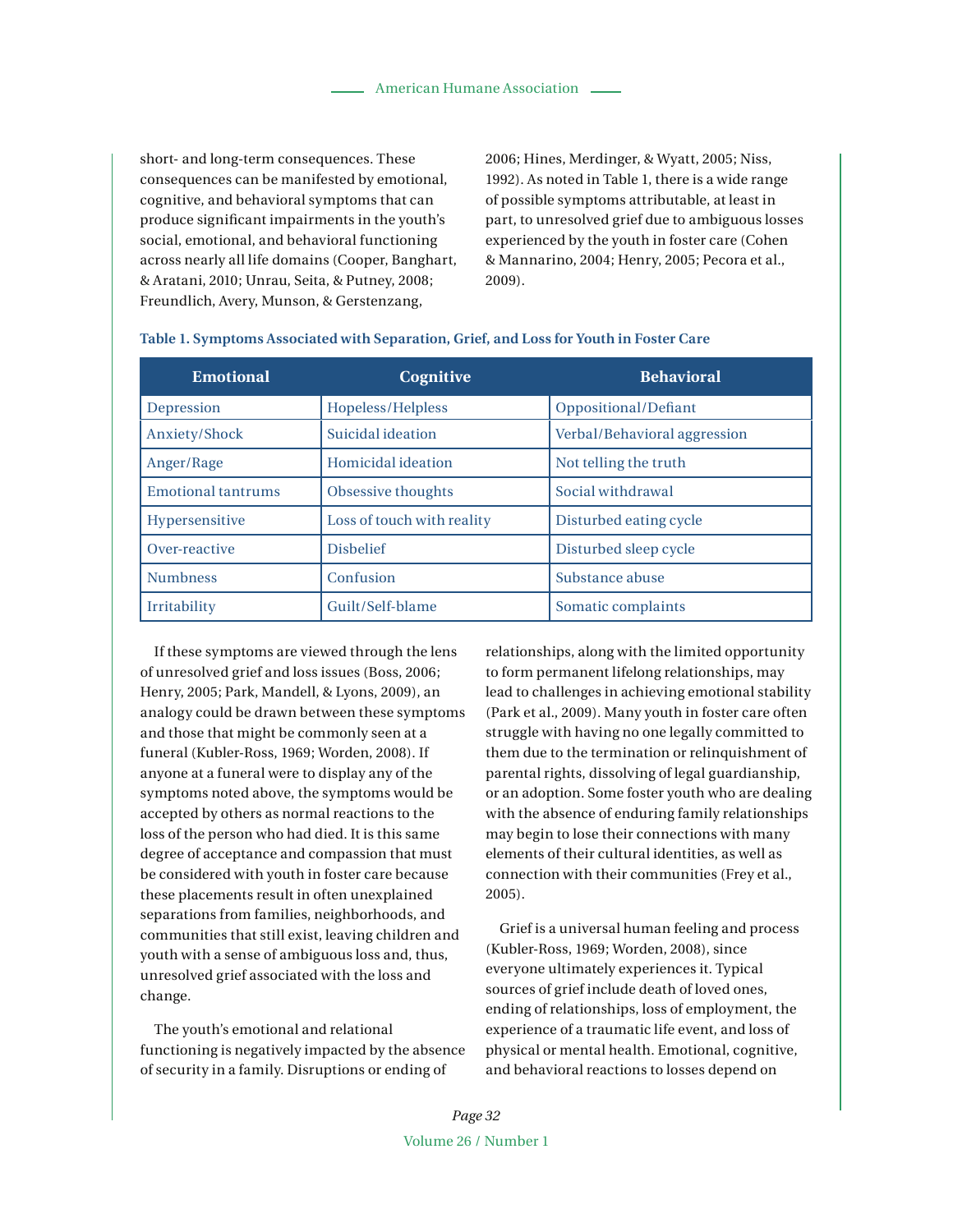a number of factors. These factors include life experience with past grief and loss situations, and current levels of social, emotional, and behavioral functioning, as well as sources of support (Worden, 2008).

# **Grief and Loss Unique to Youth in Foster Care**

Youth in foster care experience these same sources of grief related to their placement experiences; however, they also experience sources of loss unique to being separated from family that still exists and then living in the foster care system with strangers or relative caregivers. For some youth in foster care, their layers of loss may complicate their grief process (Cooper et al., 2010; Henry, 2005).

 Sources of unresolved grief unique to youth in foster care can include:

- Previous child abuse and neglect
- Ambiguous loss of parents, siblings, and other family members
	- Removal from family, community, and culture
	- Unexplained separation from parents, siblings, and/or culture
- Placement with strangers
- Changes in placement, roommates, school, and/or friends
- Uncertainty about what will happen next in their lives
- Uncertainty about whether youth will ever go home or will ever see their families again

Boss (2006) contrasts traditional loss with ambiguous loss, which is a loss in which there is no verification of death or any certainty that the youth will return to his or her pre-loss state of functioning. Because of this dynamic, the individual's grief and loss process is halted, closure is prevented, and, ultimately, he or she may experience impairment in functioning across many or all life domains (Lee & Whiting, 2007). For some youth in foster care, this experience can

occur when the parents are not able to reunify with the child who has previously been removed from their care. Often the challenge for these youth in foster care, as it relates to the grief and loss process, is that the parent continues to be present in the mind of the youth, although the youth no longer has the chance to experience the parent's physical presence.

The distinction between more traditional, clear-cut loss and ambiguous loss is important for child welfare and mental health professionals to consider because the lack of clarity about what happened, why, and whether birth parents and family members will continue to be part of youths' lives often elicits confusion, rather than resolution of feelings of grief and loss. It is this confusion that brings about the social, emotional, and cognitive challenges often experienced by youth in foster care who are struggling to understand what happened to them, and why they don't have enduring and lifelong family relationships. Too often, these youth are misdiagnosed or prescribed inappropriate medication because these ambiguous losses, and the corresponding unresolved grief, are not inherently linked to emotional and behavioral reactions.

For some youth, living with immediate or extended family members, even if in a potentially abusive or neglectful relationship, can yield a sense of belonging. An ambiguous loss—even when the loss is of a family environment of dubious safety—is particularly difficult because the people considered to be lost were supposed to love, protect, and keep the youth safe, yet failed to do so. Loss of this family through outof-home placement, even if it means acquiring increased physical safety or that basic needs will now be met, can be experienced by the youth as a significant loss of connection and security (Cooper et al., 2010). Once the youth is in foster care, additional potential sources of loss include separation from classmates, neighbors, and activities that used to be familiar for the youth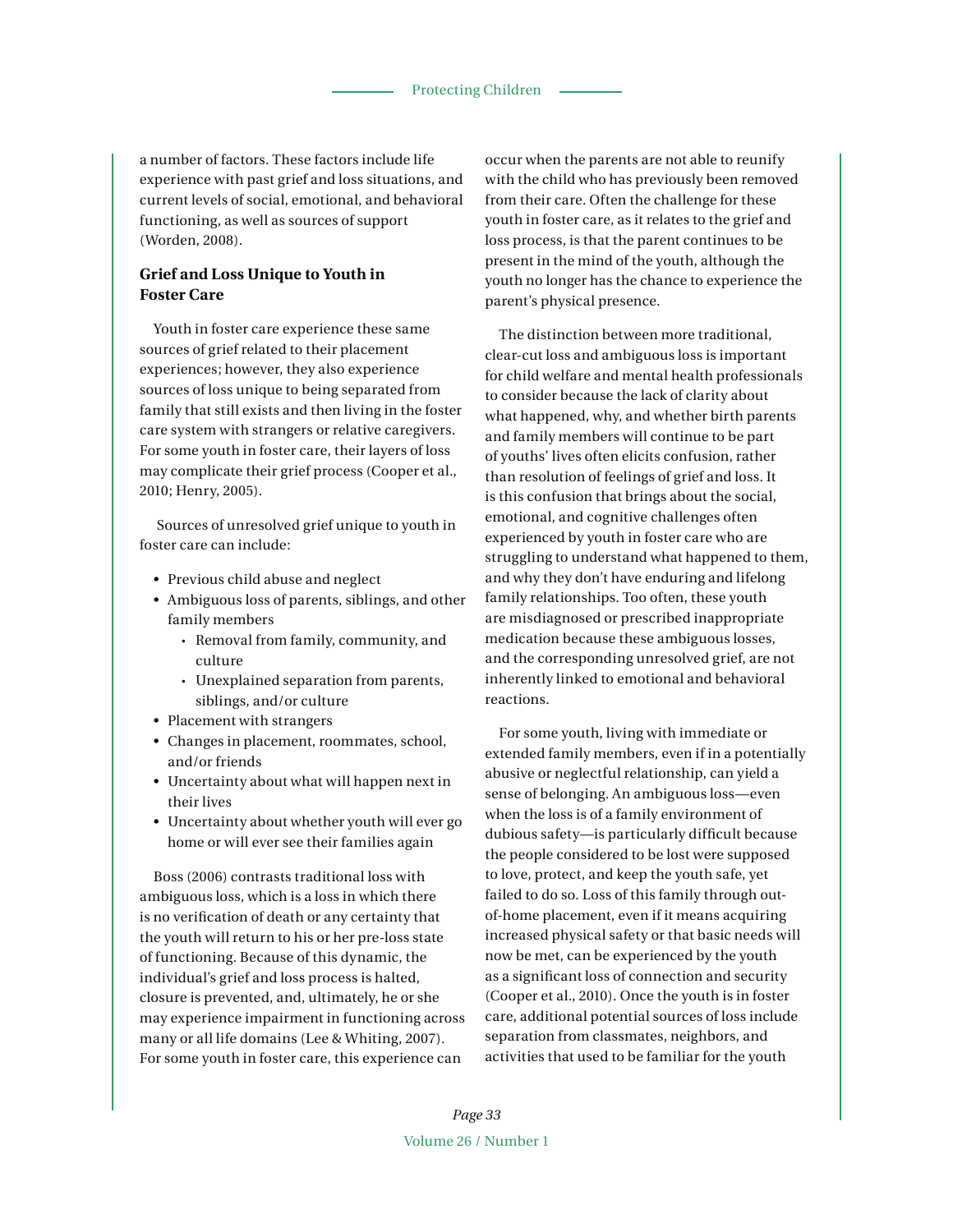(e.g., relationships at work, athletics, or other recreations).

While research has shown that many maltreated youth show resilience in the face of the adversity of child abuse and neglect, others struggle with mental health problems, risk-taking behaviors, social disadvantages, and physical health problems (Metzger, 2008). Caution is warranted in drawing conclusions because of methodological limitations. Metzger (2008) notes that the development of feelings of being valued promotes resilient abilities in the face of stress. Youth who successfully establish their own value through their ability to overcome negative thoughts about themselves have a protective factor for resilience. By showing "toughness," they reinforce strengths within themselves and enhance their self-value (Henry, 1999). On the other hand, many youth are placed in mental health treatment based on the assumption that they have an emotional or behavioral disorder. However, not all youth in care have or need treatment. This underscores the need to utilize careful screening and assessment methods for youth entering and remaining in foster care (Pecora et al., 2009).

# **Relationship Barriers to Permanency for Youth in Foster Care**

When working to achieve permanency for youth in foster care, barriers (Niss, 1992) can often develop that complicate and slow down this journey toward permanency:

- s Conflicted, violent, volatile, and otherwise abusive relationship history
- Fear or avoidance of entering into unconditional and loving relationships
- Absence of guaranteed, yet conditional, system-based supports once the youth exits foster care

Without having accurate information about the youths' birth family relationships, and

opportunities to grieve both traditional and ambiguous losses associated with them, youth exiting foster care and facing these barriers may experience increased social, emotional, and behavioral struggles.

As long as they lack the opportunities to grieve and resolve their losses, foster youth will likely struggle with these barriers to achieving permanency well into their adult years. Engaging youth, using the concepts and activities of the 3-5-7 Model, addresses the issues related to the absence of a secure family relationship and guides youth toward actualizing permanency by supporting them through a clarification of the events of their lives as they safely express their feelings of grief. The integration of all current and previous relationships help youth determine which adults can offer safe and secure permanent family relationships.

#### **The 3-5-7 Model**

The 3-5-7 Model consists of three (3) tasks, five (5) conceptual questions, and seven (7) interpersonal skill elements that guide activities and exercises toward assisting youth in their permanency work. The 3 tasks of clarification, integration, and actualization (Donley-Zeigler, 1996) frame the work of youth in exploring life events, separation and loss experiences, caring and hurtful relationships, and potential paths to permanent connections. The 5 conceptual questions support the work of the 3 tasks to address the issues of identity (Erikson, 1963; Van Gulden & Bartels-Rabb, 1995), loss (Rando, 1993; Jewett, 1978; Trozzi, 1999), attachment (Fahlberg, 1991), relationship building (Brodzinsky & Schechter, 1990), and safety and belongingness (Henry, 1999). The 7 interpersonal elements and social work/therapist/caregiver abilities, including the attitudes and beliefs of those assisting in this work, are vital to providing the foundation for the work of the 3 tasks and 5 questions (Henry, 2005).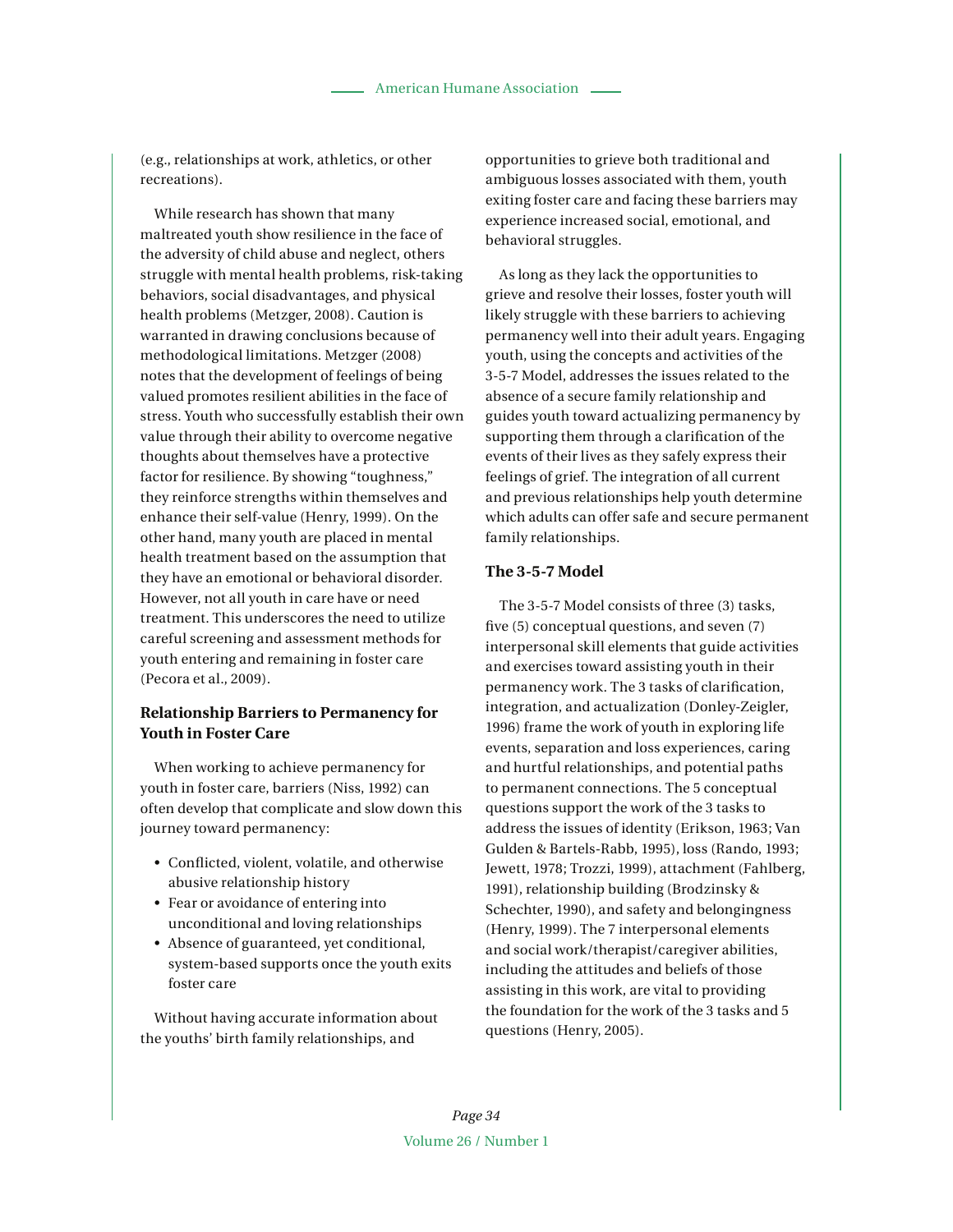The concepts of the 3-5-7 Model can be implemented by all individuals who support youth who present grief behaviors. The principles of the model are particularly applicable for individuals who live with youth and/or meet with them on a regular basis. More specifically, skill

workers can provide continuity of the grief work and relationship-building process by using the 3 tasks to explore the issues of the 5 questions. Successful workers, therapists, and families demonstrate the 7 skill elements.

**This graphic provides a visual overview of the 3-5-7 Model.**



## **The 3 Tasks**

## *Clarification*

Clarification activities engage youth in exploring their life events, giving meaning to their emerging identities and helping them to reconcile the realities of their many separations, relationship disruptions, and losses. Through words and actions, youth express the need for clarification: "Why can't I live with my mom?" or "I don't know why I was taken away." These questions, or similar inquiries, must evoke the

attention of families and workers and prompt them to engage the youth in a clarifying activity and/or discussion. Clarification provides a factual base to understand and to distinguish between what is real and what is unreal for the youth. As they learn more and remember more about their past experiences, youth are supported to safely express painful feelings, love, anger and hatred for others, fears, mistrust, and despair, as well as to more overtly experience a grieving process. When done in the presence of a listening person, on a consistent basis, the youth perceives safety and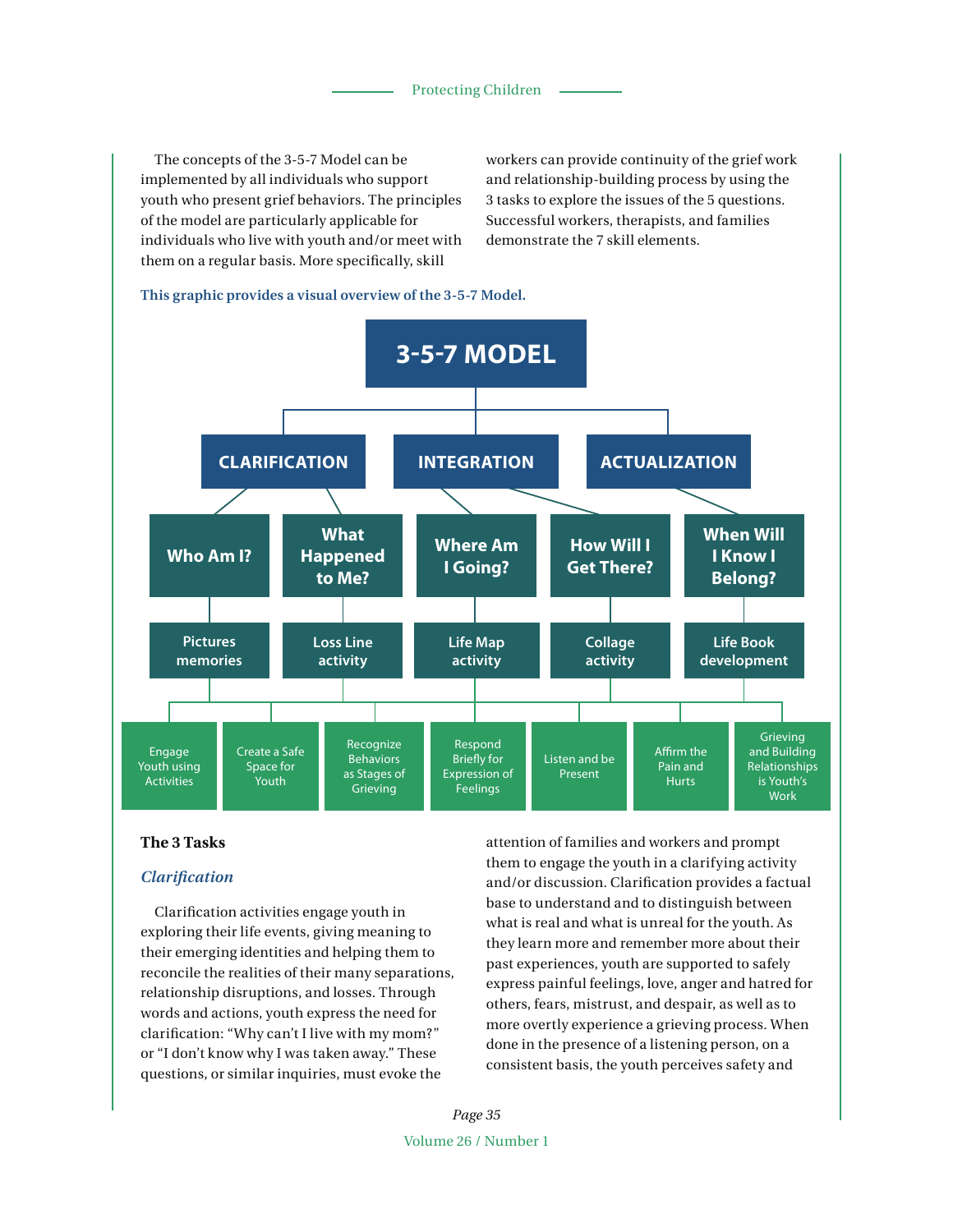eventually feels trust within that relationship. By remaining present to their grief, youth experience comforting responses to their need for security; the attachment cycle process has continuity and the relationship is strengthened (Fahlberg, 1991). This reflection on life events and exploration of the impact of these life events clarifies both the struggles in establishing identity and how these experiences have influenced their thinking about who they are (Donley-Zeigler, 1996; Fahlberg, 1991; Henry, 2010).

#### *Integration*

Integration activities are intertwined with ongoing clarification activities; significant people and roles are added into the youth's discussions and activities. Integration is based on a process of reviewing all past and present relationships so that youth have the opportunity to determine which relationships are and will be safely supportive of them, while also expressing feelings and thoughts of grief surrounding loss experiences within these relationships. They express statements such as, "I didn't like those people," or "I really miss my last foster mom." These expressions provide an opportunity for youth to be acknowledged, valued, and cared for in recognition of people who have been available when they needed support. It is this work that provides foundations for building permanent connections. Integration activities highlight, for the youth, the work that may need to be done to build and strengthen selected relationships, to resolve hurtful relationships, or to let go of those who will not be a part of their lives.

During integration work, youth come to accept that they do not have to choose membership in one particular family. If the youth are not expected to reunite with their biological families, they begin to deal with issues of loyalty toward biological parents and toward biological family members, loyalty issues that could inhibit the formation of succeeding permanent and lifelong relationships (Henry, 2005). Yet if reunification is planned with nuclear or extended family,

integration activities provide opportunities for youth and family to discuss and explore the relationships the youth has experienced while living in substitute care. This is an integral activity in family preparation and family engagement work (Henry, 2010).

Taking part in both clarifying and integrative activities help youth to better understand their complex histories and convey the message that their questions will be honored and that their stories will be listened to as they are supported to identify and express many confusing feelings and anxieties. This work enables youth to adopt a position of actualization when planning for their futures.

# *Actualization*

The third task, actualization, is the visualization of permanency; that is, the sense of feeling safe and belonging; claiming an identity; and establishing a place within family or other permanent relationship. Actualization is the ability of the youth to begin to see a possible permanent future with a family, parent, or guardian as the tasks of clarification and integration are occurring and evolving. When life events are better understood, when losses have been recognized and are being grieved, when attachments and relationships are identified and continue to be explored, and when identity is more secure, youth gain confidence to see the future in relation to reciprocal connections. There is hope for safely becoming a member of a family—whether it is biological, foster, adoptive, kinship, or guardianship—when there is a sense that the potential exists for sharing a common future together. Statements and phrases such as, "I feel like one of the family," or "my mom, my dad, my sister," indicate that actualization is occurring. For many youth, actualization may be present with several families, similar to extended family relationships inherent in all family structures. In participating in clarification and integration activities, youth who working through the task of actualization make choices based on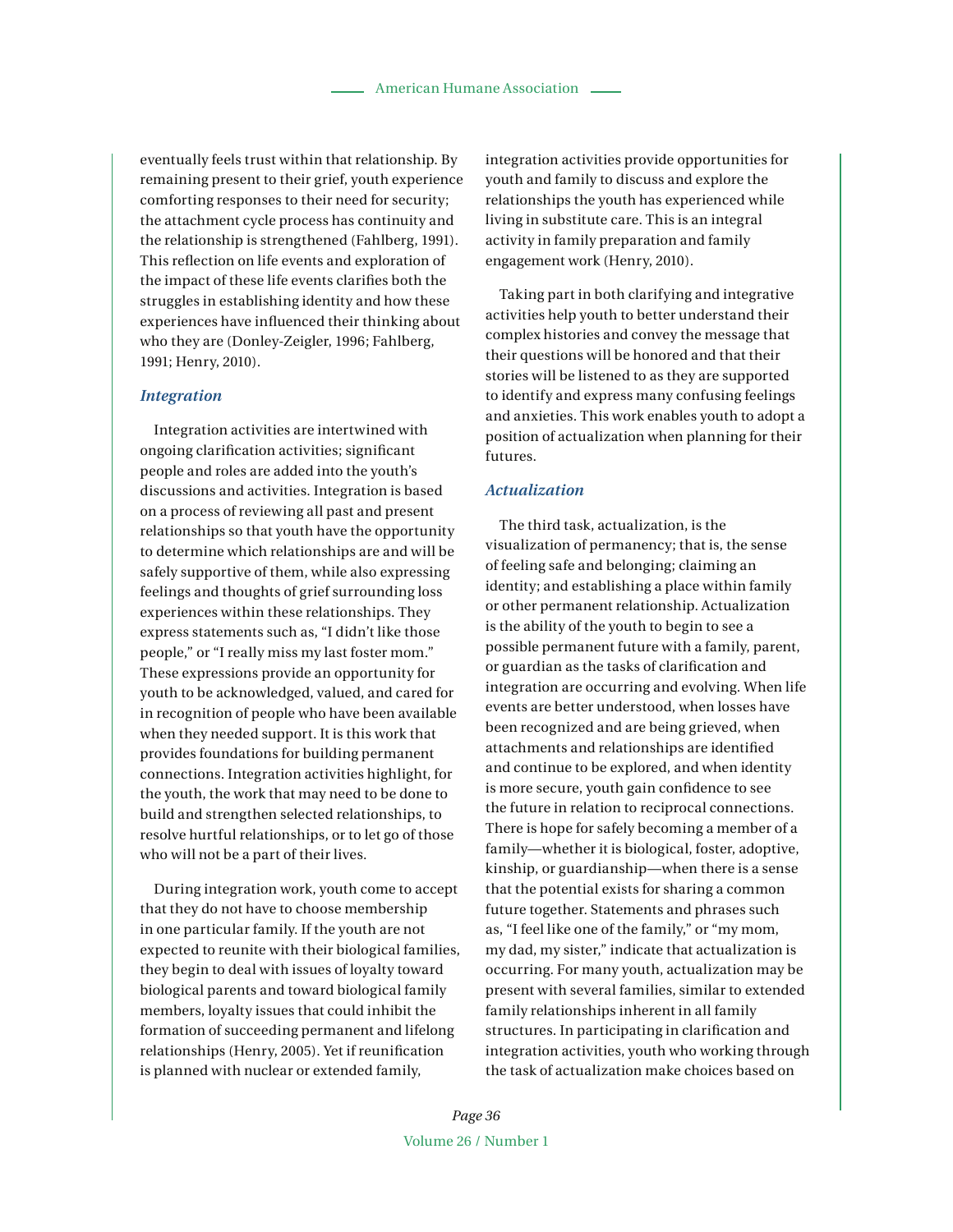relational permanency, which may or may not include legal permanency.

# **The 5 Conceptual Questions**

The 5 conceptual questions guide youths' explorations of the issues of identity, loss, attachment, relationships, and security that have challenged their experiences and which have thrown them off of their developmental courses and unbalanced the stability needed for their growth (Henry, 2005). The 5 conceptual questions are woven into the activities of the 3 tasks:

- 1. **Who am I?** *Identity* is formulated through ongoing clarification of life experiences in relation to history, culture, and developmental influences.
- 2. **What happened to me?** *Loss and grief issues* are recognized and supported through clarification of events that have led to the youth not being able to live with biological parents and/or living in out-ofhome placements. These might include separations and abuse events.
- 3. **Where am I going?** *Attachments* with past and current relationships are integrated by youth through their explorations of the meaning of those relationships, taking past and current experiences into consideration. They begin to make decisions about those with whom they want to maintain relationships and about those with whom they do not, even if contact may be limited by safety concerns. These decisions may change through developmental growth.
- 4. **How will I get there?** Repetition of the attachment cycle (Fahlberg, 1991), with needs being met on a consistent basis within a stable environment, encourages *relationship building*; that is, the stability and well-being that is desired in permanency connections. Understanding the attachment cycle and the interruptions to needs being met is the work of helping

youth grieve through the attachment process. Youth grieve and reconcile losses in the context of a consistent relationship (Wolfelt, 1996). As the attachment process is repeated on a continuous cycle, youth build relationships through the establishment of trust and perceptions of security and safety. During this process, youth move into the actualization phase.

5. **When will I know I belong?** Repeated interactions of reciprocal attachments, with elements of stability, continuity, and mutuality, ensure that youth and families are building more permanent relationships (Hess, 1982). When a youth feels *safe* in a relationship and families have claimed the youth as a family member, the youth eventually feels belonging within the family. For many youth, this is and will be an ongoing, lifelong process requiring steady attention and conscious effort (Henry, 2005).

While not directly asking these conceptual questions, youth who have experienced the traumas of primary loss (the result of abuse, neglect, and/or domestic/community violence) and secondary loss (alternate care placements) are wondering about or are concerned about their survival, no matter where or with whom they are living. Having experienced environments that feel unsafe to them, whether in biological homes or multiple placement homes, they search for a sense of safety (Henry, 2005). Their behaviors, comments, and questions are viewed as prompts to address issues of identity confusion, separation and loss feelings, attachment difficulties, and uncertainties about relationships. Responding to these behaviors and questions provides a guide to support their ongoing grief and relationshipbuilding work.

#### **The 7 Interpersonal Elements**

7 interpersonal elements are identified as several of the many skills and values that are needed for those who support the work of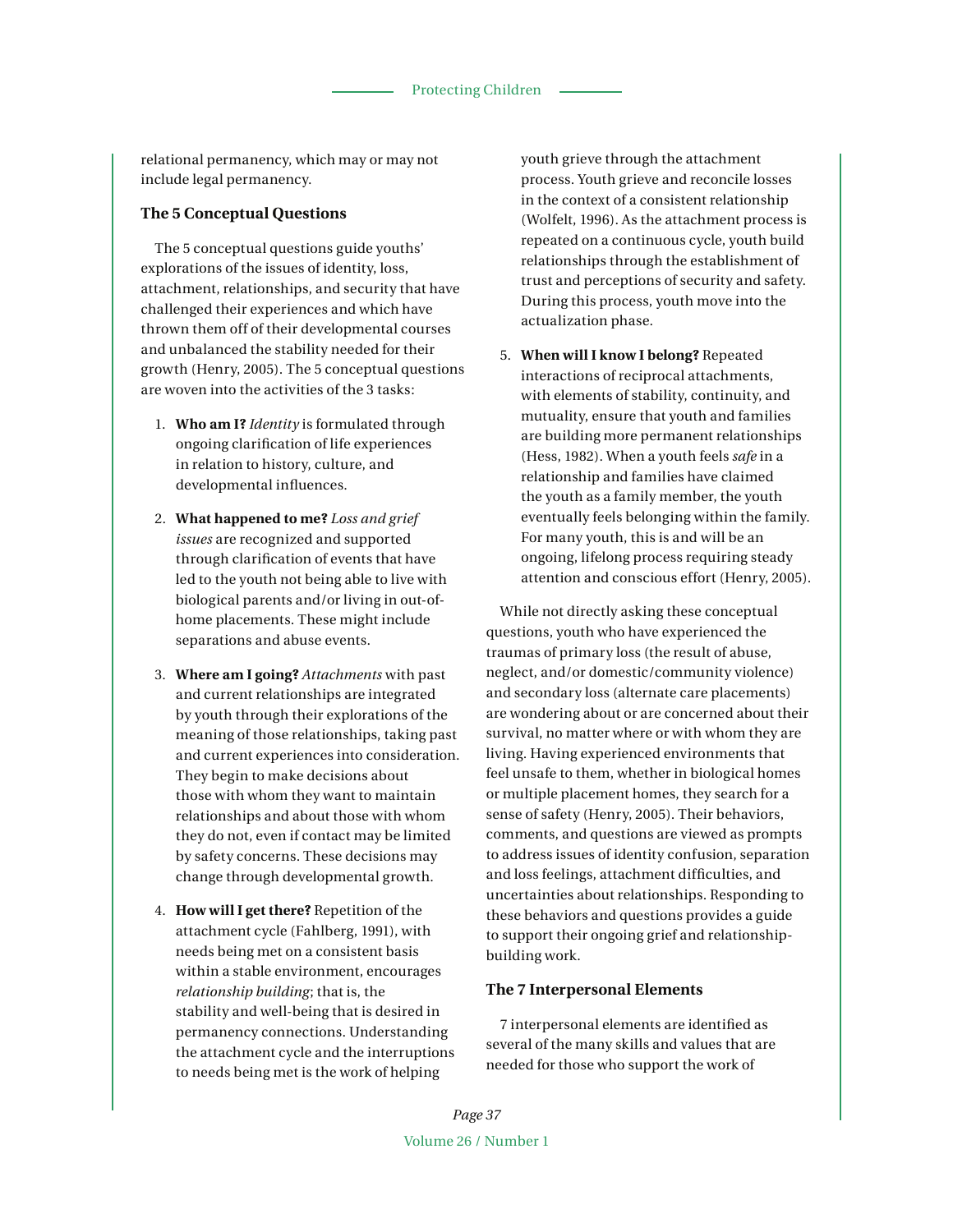youth and families in grieving and relationship building. Critical skills are the ability to:

- s **engage** youth and families in activities that explore their lives
- **recognize** that painful feelings are expressed in the behaviors of those who have been traumatized
- **listen** and to be present to the expression of all feelings
- **affirm** the pain and hurts from these experiences
- **be present** in order to provide the opportunity for youth to do the work of grieving their emotions and processing their losses
- s **offer a safe space** where the youth is comfortable expressing these feelings
- **respond briefly** when expressing acknowledgement and assurance to youth in order to maintain space in the youth's grieving process and establish trust

Engaging youth to do the work of grieving and relationship building, using the 3-5-7 Model, requires continuity and stability of caseworker and caregiver support services. The level of trust between youth and worker during activities, and the overall intensity and duration of the relationship, suggests that the process demands and supplies both emotional and concrete support for youth (Osterling & Hines, 2006). As youth begin to reconcile their grief, they may more readily enter into deeper, intensive therapies, if needed, through mental health programs, in order to explore the impact that abusive and damaging relationships may have had on them. These 7 skill elements guide the efforts of professionals, counselors, and families as they are present to and support the grief work of the youth.

In closing this description of the elements of the 3-5-7 model, it is worth noting that the individuals in roles of support should be aware of their own

grief processes so that their ongoing grief work will not become barriers to the expressions of feelings and behaviors of the youth who are working through their grief (Henry, 2010). There is no need to be an expert in grieving, but merely to be companions who witness the expressions of others who are experiencing loss, companions who validate and allow the process of grieving to occur (Wolfelt, 1996).

## **Applications of the 3-5-7 Model**

The 3-5-7 Model has been implemented in a variety of settings, using both formal and informal organizational and program structures. Similar core practices, however, are common to all applications. These are:

- 1. **Continuity:** Critical to supporting the grief process and relationship building is the consistency of time. Youth should be seen every other week at a minimum, with phone contact in the interim. This establishes continuity for the work being done and provides a relationship of safety for ongoing expressions of grief.
- 2. **Use of Activities and Exercises:** The use of activities and exercises is critical to engaging youth in their grief and loss work. Those supporting the work of youth should be knowledgeable of and have resources for a variety of activities that encourage and support the work of clarification, integration, and actualization to explore the issues of identity, loss, attachment, and relationship building. Examples of effective activities, although there are many, include: life/loss lines, life maps, collages/puzzles, safety nets, and sand art (Henry, 2005; Jewitt Jarratt, 1982; Keck & Kupecky, 1995; Worden, 1996). Life books provide an excellent tool for continuity of the grief process. They provide a tangible and concrete account for the youth of the clarification work that they are doing, as well as a means of reflection between sessions and evidence of the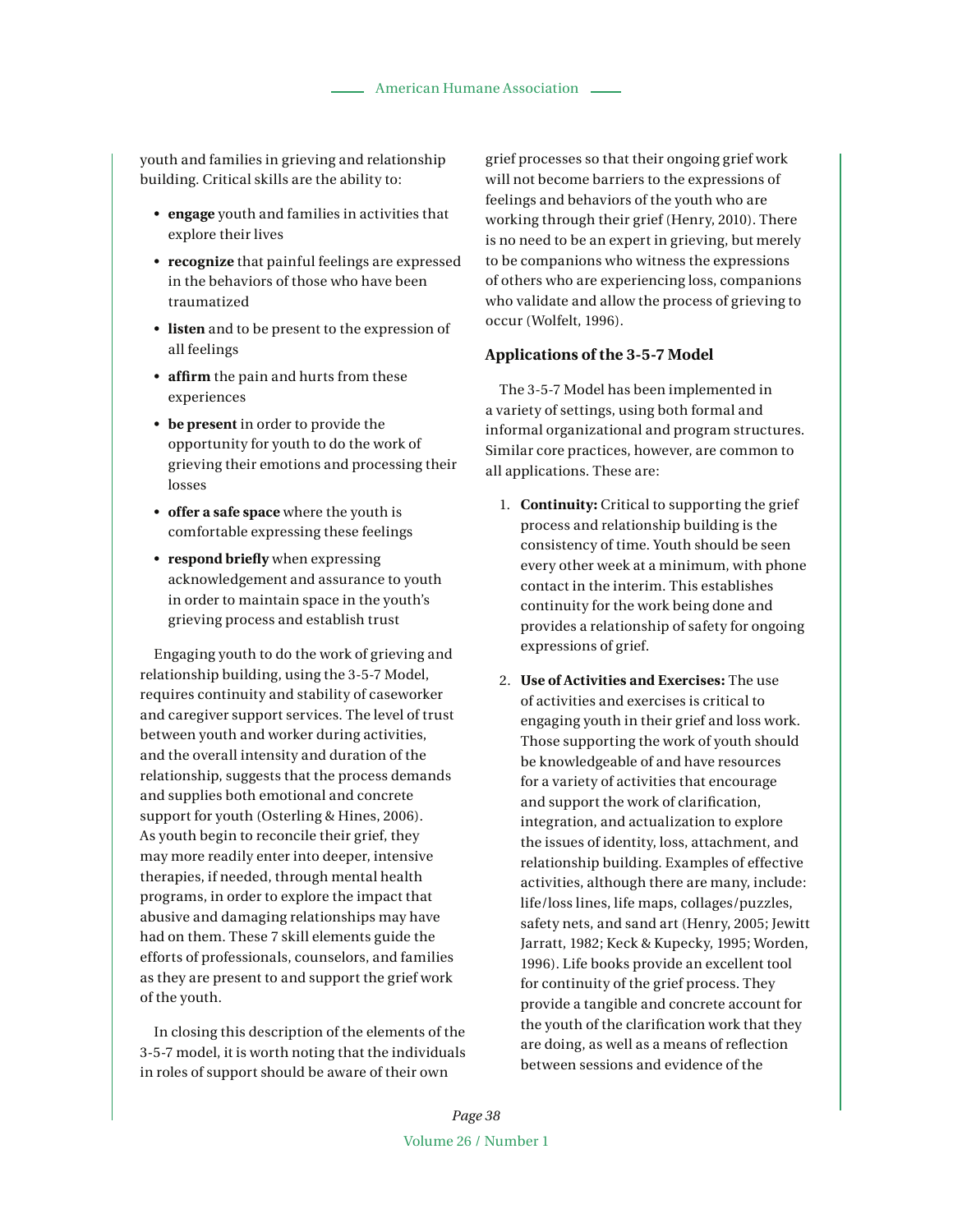activities of clarification, integration, and actualization.

- 3. **Knowledge and communication skills:**  Those working with youth in a caseworker role must be knowledgeable about abuse and neglect, grief and loss behaviors, adolescent development, and the dynamics of biological and placement families. Effective communication abilities for working within the teams of caseworkers, therapists, and parents who are working with each youth are needed. It is critical that workers be comfortable with teens and secure in comforting the behaviors of grief.
- 4. **Leadership:** Programs that use the 3-5-7 Model have been initiated by one or several individuals who have championed the work, providing the model elements individually with youth through engagement activities or creating teams to provide services, whether it be in county public agencies or in private group settings. Whether through training, pilot projects, and/or administrative support, leadership has driven the process for implementation.
- 5. **Training and consultation:** Training on the concepts of the 3-5-7 Model and foundational social work skills has been provided in successful applications of the model. Consultation of cases and follow-up discussions of work with youth, including program and practice implementation strategies, has also been provided. Participants have included social workers and county caseworkers, mental health therapists, group care providers, biological and resource families, former foster and adopted youth, CASA volunteers, supervisors, administrators, and community advocates.

Implementing a program that focuses on the 3-5-7 Model can be achieved by professionals who commit to the continuity of time to focus

on the 3 tasks and 5 questions of the model. Implementation can also be supported by resource families, residential caregivers, or CASA mentors. Organizations planning to implement the 3-5-7 model should provide initial training on the model to all staff who will be applying the concepts. Ongoing training ensures fidelity to the model, as well as provides the opportunity to discuss practice challenges and successes. Agency administrators and supervisors who understand the usefulness of the 3-5-7 Model can support staff in their practice of the model with youth by assuring sufficient time to provide the service.

# **Program Implementation**

What the authors have found and observed regarding the implementation of the 3-5-7 Model, through practice experiences, provision of training and consultation, oversight of piloted projects, participation in surveys, and anecdotal feedback, has been an excitement about the practical usefulness of the model as an approach that supports the work of those grieving and experiencing trauma. While formal research has yet to be conducted on the 3-5-7 Model, it has become an informed practice that is being implemented in state and county agencies and in private organizations around the country.

The activities of the 3-5-7 Model are intended to be woven into ongoing child welfare practices with youth and families by public and private child welfare staff, resource families, residential care providers, and mental health practitioners. Caseworkers and social workers, child welfare supervisors and administrators, mental health providers, juvenile probation programs, and private practitioners, such as those providing family counseling, adolescent therapy, and play therapy, have responded positively to the use of this model as a permanency practice. Throughout California, Pennsylvania, New Hampshire, Delaware, and Wisconsin (in addition to other states), professionals and child care staff and parents report positive experiences to the authors in using the 3-5-7 Model. This diverse set of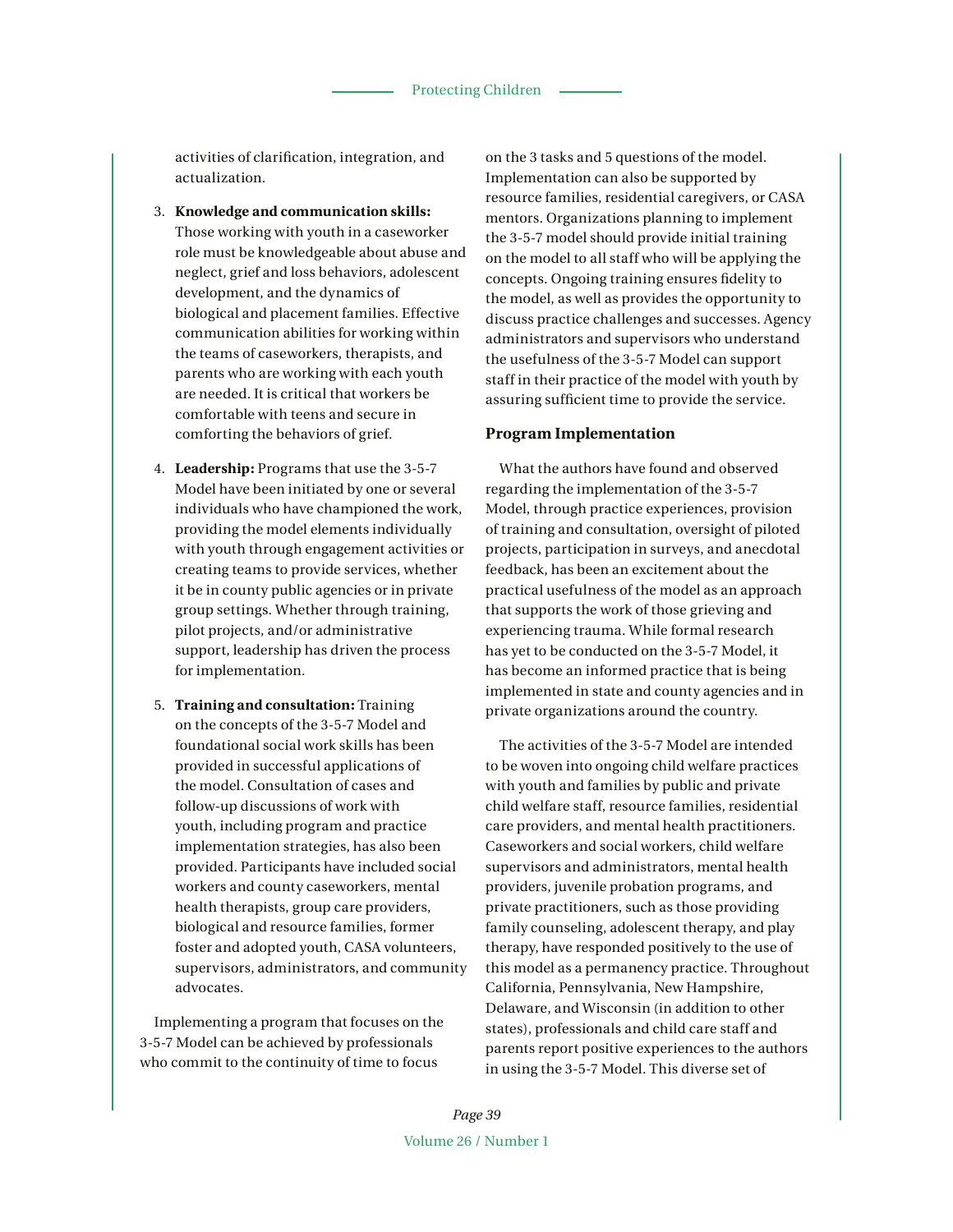people view the 3-5-7 Model as a doable approach to understanding the trauma-based and griefrelated behaviors of youth and working with them to rebuild permanent relationships.

Table 2 summarizes the implementation of the 3-5-7 Model in the states listed above. Activities in California and Pennsylvania are then highlighted, as they are the focus of direct practices and program implementation by the authors. Dr. Henry has provided extensive training and consultation in both states, and Dr. Manning has provided training and consultation in California.

# **Table 2. State Implementation of the 3-5-7 Model**

| <b>STATE</b>            | <b>PROJECT</b>                                                                                                                                                                                                                                                                                                                                                            | <b>PROGRAM</b>                                                                                                                                                                                                                                                                                                                                                                                                                                                                                                         |
|-------------------------|---------------------------------------------------------------------------------------------------------------------------------------------------------------------------------------------------------------------------------------------------------------------------------------------------------------------------------------------------------------------------|------------------------------------------------------------------------------------------------------------------------------------------------------------------------------------------------------------------------------------------------------------------------------------------------------------------------------------------------------------------------------------------------------------------------------------------------------------------------------------------------------------------------|
| California              | Coordinated by California Permanency for<br>Youth Project (CPYP); 2007-2010.<br>Pilot project initiated by Los Angeles county<br>to implement the 3-5-7 Model with WRAP<br>providers.<br>Pilot project initiated by Kern County to<br>evaluate the usefulness of life books to support<br>the work of the 3-5-7 Model.                                                    | Training and consultation on 3-5-7<br>Model concepts provided to 15 counties<br>and private partner agencies to support<br>the training of Kevin Campbell, Family<br>Finding. Additional training and<br>consultation provided to all 18 Los<br>Angeles county offices.                                                                                                                                                                                                                                                |
| Pennsylvania            | Administered by Pennsylvania Statewide<br>Adoption and Permanency Network (SWAN)<br>through the Department of Public Welfare/<br>Office of Children Youth and Families; federal<br>and state funding support SWAN activities;<br>2003-current.<br>Survey was conducted in 2005 to determine<br>effectiveness of child preparation services<br>using 3-5-7 Model concepts. | Child Preparation services, based on<br>3-57 Model concepts, are provided by<br>private provider agencies upon referrals<br>by county children and youth agencies.<br>Public agencies determine the criteria<br>for the referral. Private agencies have six<br>months, with a minimum of 10 face-to-<br>face contacts with the child or youth,<br>to complete the service for payment.<br>Compliance and best practice oversight<br>is provided by ongoing technical<br>assistance from SWAN regional<br>coordinators. |
| <b>New</b><br>Hampshire | Administered by New Hampshire Department<br>of Children Youth and Families throughout all<br>counties; 2005-current.                                                                                                                                                                                                                                                      | County and private agency social<br>workers provide permanency-based<br>services using 3-5-7 Model concepts<br>throughout the state.                                                                                                                                                                                                                                                                                                                                                                                   |
| Delaware                | Department of Children, Youth, and Their<br>Families supports statewide training to county<br>and private provider agencies, their staff and<br>resource families, on use of the 3-5-7 Model.                                                                                                                                                                             | Participated in pilot project through<br>AdoptUSKids using the 3-5-7 Model<br>concepts to prepare youth to find<br>families through the Internet. Project<br>implementation was not completed.                                                                                                                                                                                                                                                                                                                         |
| Wisconsin               | ANU Family Services provides training to<br>resource families using 3-5-7 Model concepts<br>in training curriculum.                                                                                                                                                                                                                                                       | Working with state to shift practices<br>toward grief and loss process before<br>making family connections in<br>permanency work. Planning integration<br>of 3-5-7 Model into current practice<br>without adding staff.                                                                                                                                                                                                                                                                                                |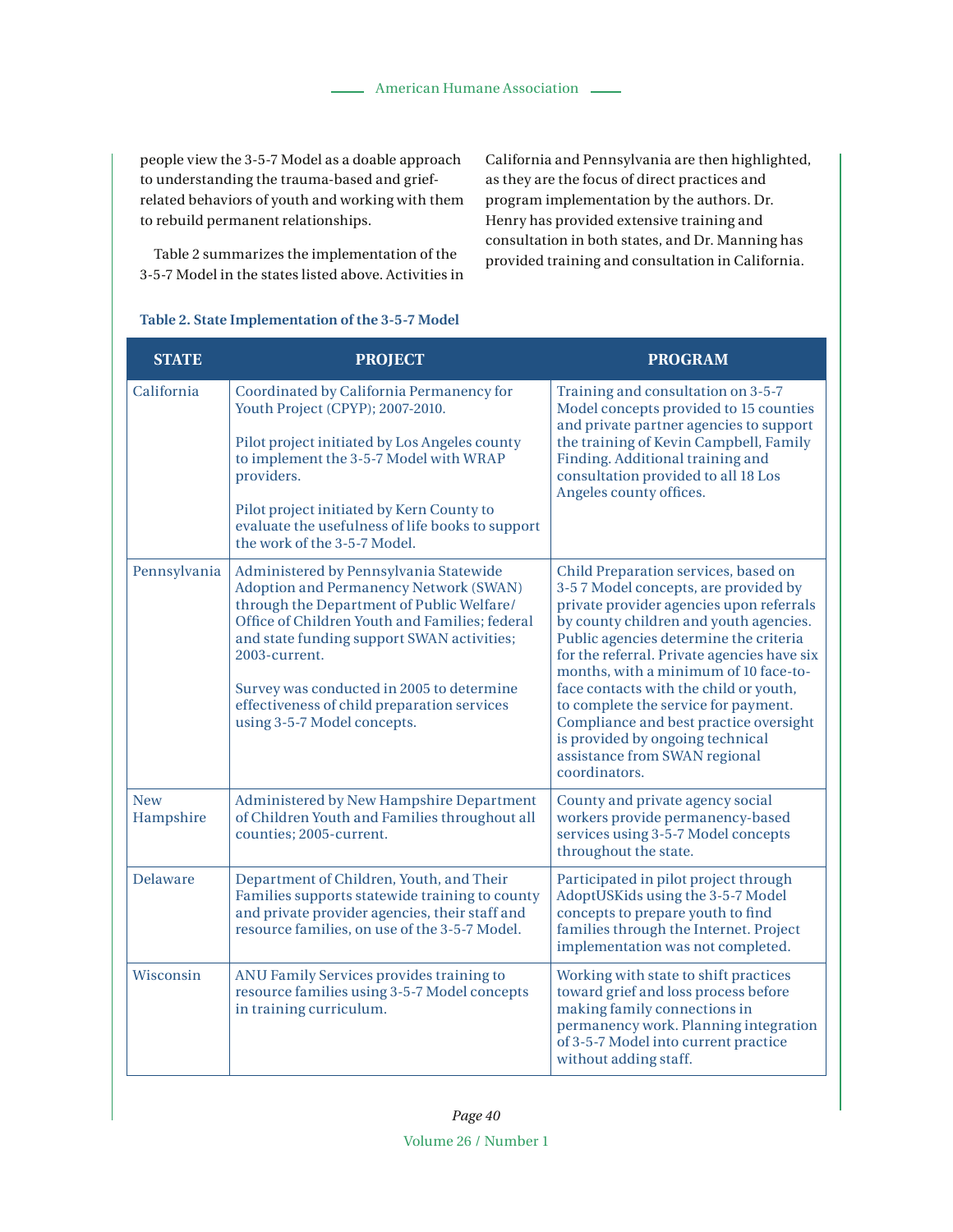# **The California Experience: 3-5-7 Model and Youth Permanency**

As a practice methodology, the 3-5-7 Model has been integral to the use of family finding and engagement activities within 15 California counties. Family finding and engagement is, at its core, a relationship-building program, not a placement program (CPYP, 2007; Campbell et al., 2005; Shirk, 2006). From the CPYP perspective, any effort that leads to the establishment of healthy, loving, and long-term connections with youth in foster care can be considered

successful and critically important. Whether or not reunification or other legally permanent outcomes occur as a result of the integration of family finding and engagement practices, young people in this program have reported finding meaning in the process of connecting with important family relationships for a sense of what they describe as relational permanence or emotional security.

Three programs that have implemented the 3-5- 7 Model are highlighted in Table 3.

| <b>COUNTY</b>              | <b>PROJECT</b>                                                                                            | <b>SUBJECTS</b>                                                                                                                                                 |
|----------------------------|-----------------------------------------------------------------------------------------------------------|-----------------------------------------------------------------------------------------------------------------------------------------------------------------|
| Orange                     | County/Mental Health<br><b>Collaborative for Family Finding</b><br>activities                             | Using tools for clarification, integration,<br>and actualization for relational permanency<br>for 17-year-old male                                              |
| Los Angeles<br>Metro North | Wraparound residential facilities<br>providing services to county youth                                   | Pilot project with one youth per program;<br>wraparound teams engaged youth using<br>the concepts of the 3-5-7 Model toward<br>permanency options and readiness |
| Kern                       | Public child welfare/private<br>foster family agency (AspiraNet) to<br>determine usefulness of life books | Pilot project with 20 identified children<br>and youth, ages 3-18; 13 completed the<br>program                                                                  |

## **Table 3. Implementation of the 3-5-7 Model in California**

# *Orange County Child Welfare and Mental Health Collaboration*

An example of relational permanence is highlighted using the 3-5-7 Model in family finding and engagement activities. In Orange County, California, a collaborative approach among multiple public and private child welfare agencies served as the catalyst to implement the 3-5-7 Model (Manning, 2010). Dr. Manning served as program coordinator for implementation of the model with a team led by Richard, a 17-year-old youth in residential care who was preparing to exit the foster care system. An exhaustive family finding and engagement process was initiated to address Richard's need for a permanent

family connection to support the transition to adulthood. Richard's reconnection process with his family lasted several months and included a number of flights to visit his relatives. Using the 3-5-7 Model, Richard's therapist worked closely with him to guide his journey through the tasks of clarification and integration in order to process his wide range of feelings related to being in a family. The actualization task became reality for Richard through an extended period of intense nightly text messaging with his new primary caretaking relative.

Richard's therapist continued to work with him on the 3 tasks using a Lossline—a visual representation of his history of losses and life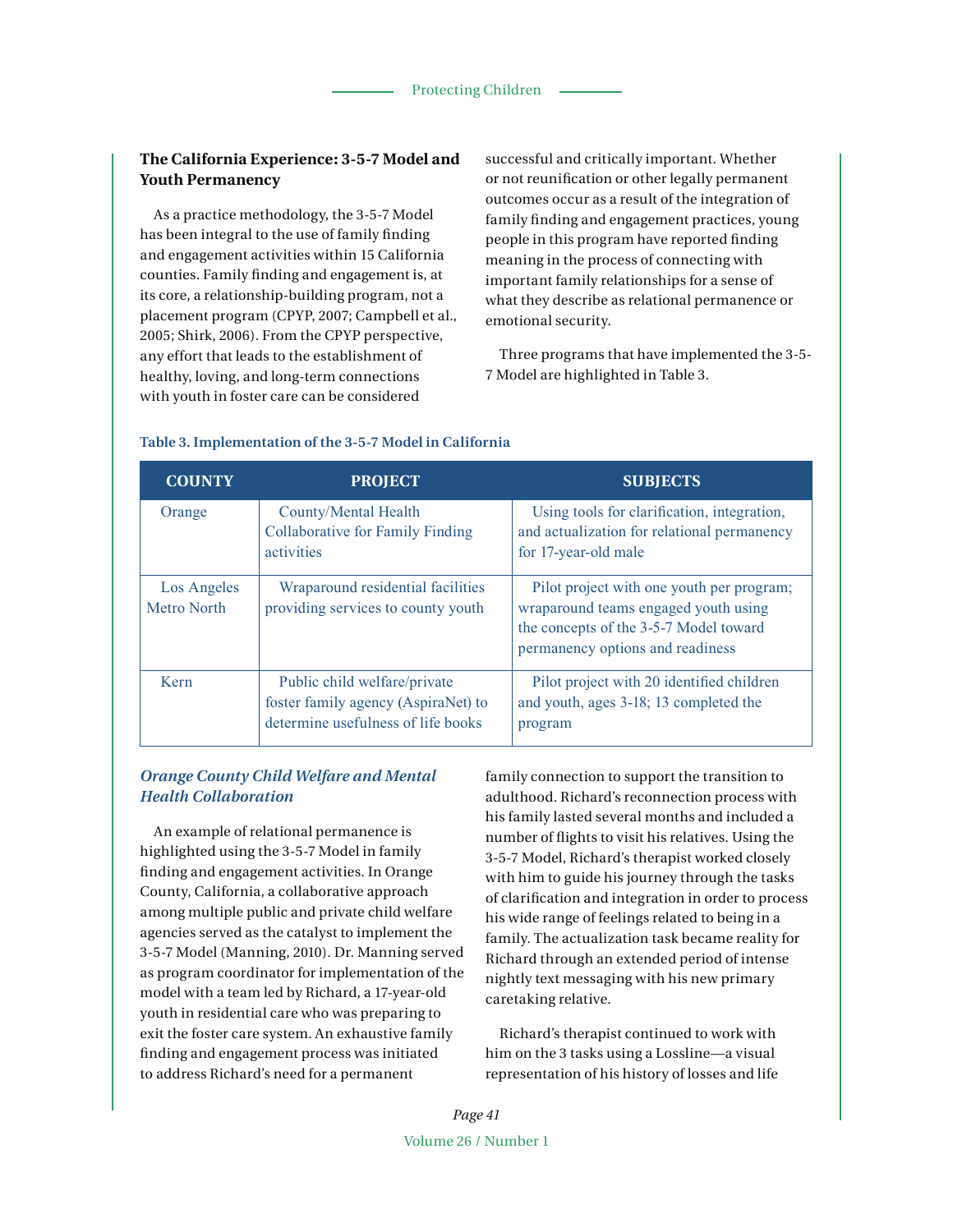changes. (This Lossline represents an integral part of the therapeutic work with the youth, serving as the written road map of the youth's life.) Concurrently, work began on the creation of his life book. Richard described the life book process as an "amazing and interesting experience" as he learned more about himself and his family. Richard described the biggest success related to the project as the realization in both his heart and his mind that he truly does have permanent "family" connections beyond his immediate biological family with whom he continues to have limited contact. A portion of this success can be attributed to Richard's engagement and therapeutic work done using the

# **Anecdotal Applications of the 3-5-7 Model**

In **Sonoma County**, California, a supervisor used the concepts of the 3-5-7 Model to help a 12-year-old boy who was experiencing conflicting loyalties for his mother and for his prospective adoptive family. Although willing to be adopted by his foster family, he was not ready to consent to the finalization. He continued to have feelings and thoughts about "leaving his mother" and his concerns for her feelings about his adoption. This creative supervisor decided to allow for contact between the youth and his mother, even though parental rights had been terminated. After two visits, in which the young man was able to find answers to his questions, he was ready to commit to his new family, having actualized his belongingness (feelings of permanency) with them. Using the tasks of clarification and integration, the supervisor had engaged the youth in exploring his understanding of his relationship with his mother, expressing feelings of her loss, and then honoring her presence and ultimately her place in his life. He was able to actualize permanency with his adoptive family by integrating both family relationships in his future (Henry, 2010).

3-5-7 Model, In the end, Richard summarized, "everyone should know that they have family . . . more of this [3-5-7 Model and family finding and engagement work] should be done. I think it would change their [child welfare peers'] lives a whole lot. It is amazing."

# *Los Angeles County Metro North Wraparound Pilot Project*

In 2008, Los Angeles County, Metro North office, conducted a pilot project with seven Wraparound provider programs, each identifying a youth for a three-month implementation program to apply the concepts of the 3-5-7 Model. Monitored by the Department of Family Services and the Department of Mental Health, the participating county and mental health staff, along with all Wraparound teams who would be working with the youth, received a one-day training on the model by Dr. Henry. Training content included the concepts of the model and how to use identified activities, such as life books, life maps, loss history charts, and collages, to engage youth in clarification, integration, and actualization tasks to explore the issues of identity, loss, attachment, relationship building, and safety in relationships. Following the training, program staff reviewed a youth's case and developed written plans, identifying roles for team members who would do activities with each youth to ensure continuity of time and application of the model concepts.

At the end of the project, six of the seven Wraparound programs (one youth did not complete the project) reported positive changes in the behaviors of the youth who had been engaged in the 3-5-7 Model program. Some of these behaviors included: less anger, more interest in working with staff, willingness to work with family members, and more interest in future planning. One Wraparound therapist showed an 11-page, computer developed, loss history chart that a 17-year-old youth had completed. The therapist used this activity to support the youth in clarification of the story of his life, identifying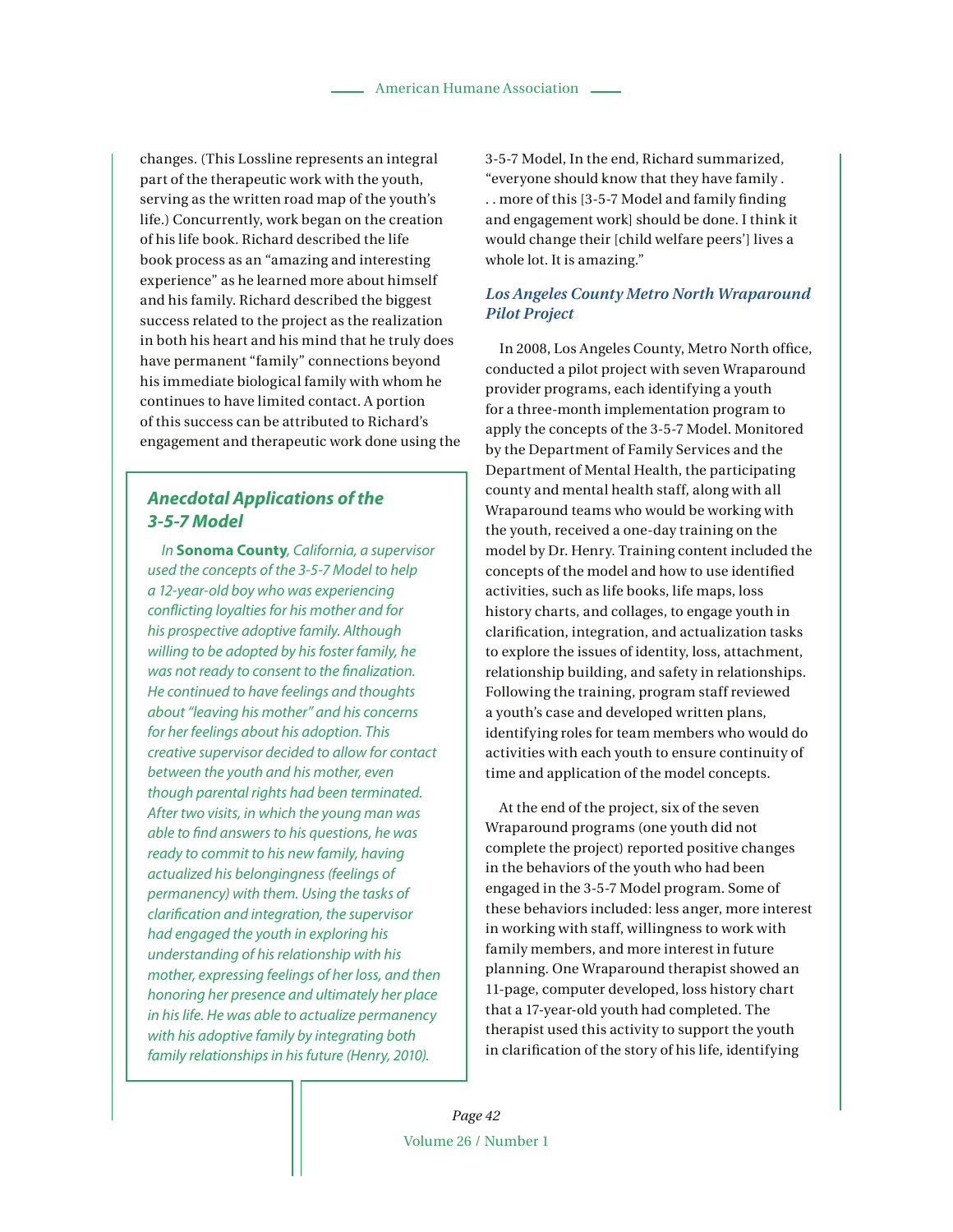the losses within many of these events. The visual history chart helped him in the integration of these events with numerous people with whom he knew and had relationships. As he identified the positives and negatives of these relationships, actualization occurred as he visualized permanency in several of these relationships, desiring to establish more secure connections with them.

Throughout the work to incorporate the 3-5-7 Model into the Wraparound process, whether it was a case-carrying worker who was the person who supported the work or a clinically trained staff member, the result was the same. All reported value in having used the model and noted enhancement in the healing process for the youth with whom they were working. The youth reported that they were able to get in touch with how their experiences had impacted their lives. Having a witness present (worker/ therapist), as they re-visited the past with the purpose of making sense of it in the moment, became a corrective emotional experience for them. In every situation, application of the concepts of the 3-5-7 Model was effective in helping the youth improve their daily functioning. Wraparound staff found that youth were better engaged, related positive thoughts about doing the work of exploring past relationships, more readily expressed feelings connected with their experiences of loss, and explored permanent relationships. Los Angeles Metro North has strongly requested that these Wraparound programs, which work with county youth placed in their group homes, use the 3-5-7 Model in their permanency connections activities (Viade, 2010).

#### *Kern County Life Book Pilot Project*

In Kern County, Children and Family Services, along with partner AspiraNet, a private foster family agency, conducted a one-year (2008) pilot project with 20 children and youth, ages 3 to 18, to determine the usefulness of life books

as a tool in applying the concepts of the 3-5-7 Model. Applying the 7 skill elements throughout their engagement with youth, AspiraNet social workers approached the issues of the 5 conceptual questions of loss, identity, attachments, and secure relationships through the use of a life book with each youth. Life book activities supported the 3 tasks by providing opportunities for youth to clarify confusions of identity and expressions of feelings about losses as a result of their life events. Integration activities provided opportunities to explore past, current, and future relationships in relation to feelings of attachment and meaning. Throughout life book work, as youth were able to create a tangible, concrete product that reflected the work that they were doing, they were able to visualize more secure relationships, becoming more actualized toward permanent connections.

The results from a pre-test/post-test inventory showed overall improvement regarding depression and perceptions of youths' relationships. Depression scores significantly declined for two participants, while three maintained stable emotional states. According to project staff, of the 13 children and youth who completed the project, placement disruptions and placement changes decreased in comparison with other county placements, with nine participants having no placement disruptions during the oneyear study. Three children finalized adoptions and two vocalized, for the first time, their actualization to be adopted.

Social workers who participated in this project reported that they experienced:

- Youth gaining a more realistic picture of their lives:
- Youth expressing emotions to and about integral relationships; and
- Youth being empowered to make decisions about these relationships and the place of these relationships in their lives.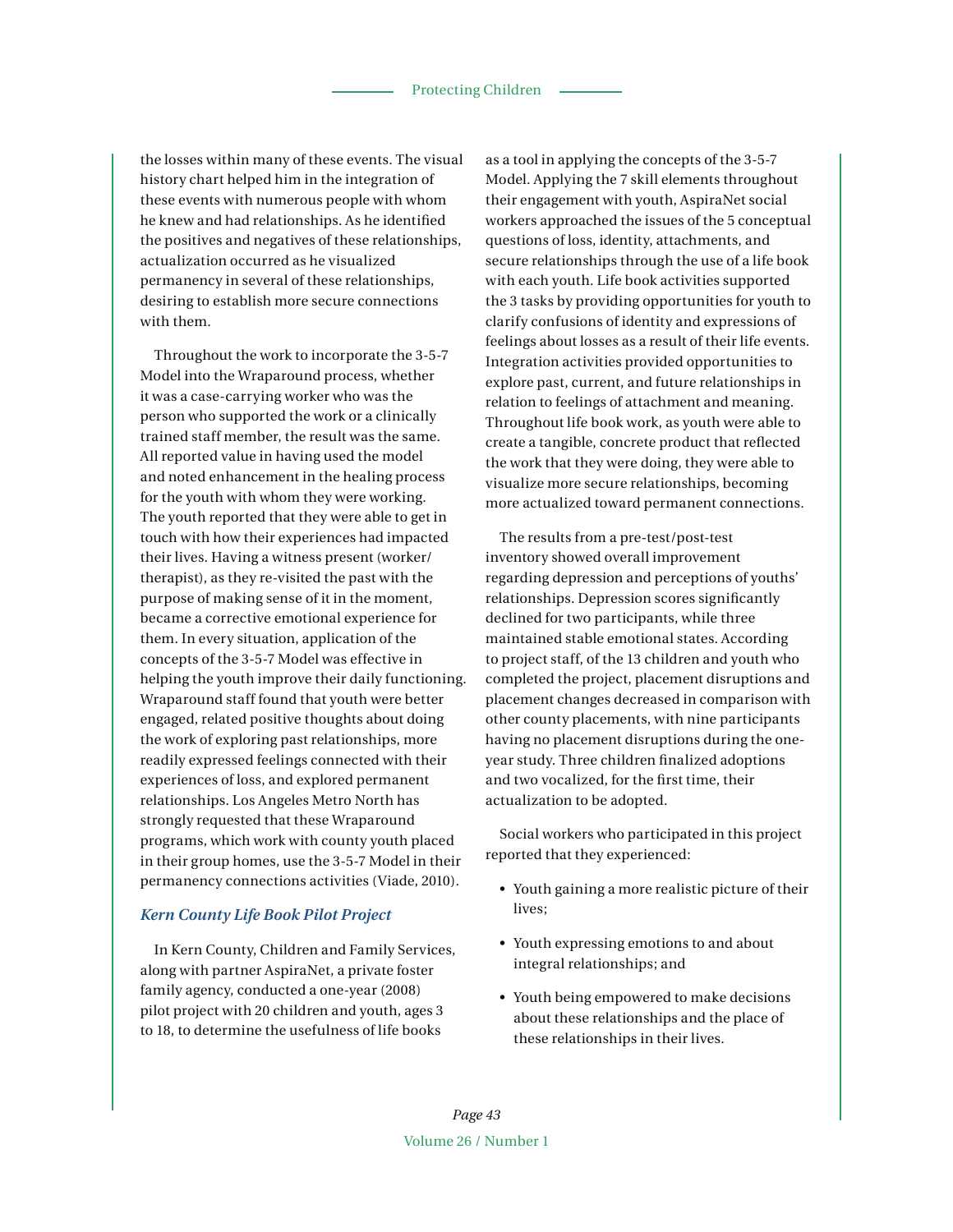- Social workers also observed that in applying the concepts of the 3-5-7 Model in the use of life books, youth,
- through clarification activities, have a way to express their voices and thoughts about the past, and have a way to work through losses toward understanding who they are;
- $\bullet$  through integration activities, have a way to reflect on and give meaning to people in their lives so that they more realistically understand with whom they want to maintain relationships; and
- through actualization activities, have a way to build on these relationships to secure permanent connections.

Workers reported that the life book process enabled youth to have concentrated time to focus on feelings work that was supported by listening and affirming their stories and perspectives. Overall, the use of the 3-5-7 Model in Kern County has led to more staff who are consistently using these concepts in their direct casework practices. The county now requires the life book process in all family finding activities (Esquivel, 2010).

With both of these pilot projects, and the Orange County collaboration, the approaches were similar. Essential to the engagement process was the continuity of contacts with youth, the use of tools (e.g., life book, loss history chart, life maps) to explore issues, and the support of an individual to listen to and affirm the feelings and stories of a youth's life experiences from their perspectives. Within the context of support for grieving work, youth were able to find answers in the safety of a trusting relationship to explore permanency connections. Time was focused on the youth's understanding of their stories, providing information and clarifying misinformation. Youth abilities to cope with and adapt to the confusions and uncertainties were recognized. With more secure knowledge

of self and recognition of strengths, youth were empowered to engage in the building of relationships that had the potential for permanency.

#### **The Pennsylvania Experience**

In Pennsylvania, the 3-5-7 Model is used as a service of the Pennsylvania Statewide Adoption and Permanency Network (SWAN), which has incorporated the model as the core of child preparation services provided to the county child welfare agencies through private agency providers. Implemented since 2004, services are intended to prepare children and youth for all options for permanency. The preparation work may be provided in group and/or individual sessions. Each child or youth engaging in child

# **Anecdotal Applications of the 3-5-7 Model**

Two stories of engaging youth for family reconnections, after family finding activities were conducted, came from **Fresno** and **San Luis Obispo counties**. In Fresno County, the worker connected a 16-year-old youth with previously unknown family in Virginia. After training and consultation on the 3-5-7 Model, the worker approached the youth's concerns and apprehensions in the context of his loss feelings and grief behaviors. The youth's ability to understand his feelings and actions in relation to grief behaviors enabled the worker to be present and respond to his reactions of anticipation and uncertainty. Her availability to him to process these feelings provided assurance and the opportunity to clarify his life events of the past so that he was able to conduct a conscious integration of potential new relationships with these current family connections, actualizing permanency in his family relationships (Henry, 2010). While not physically living with family in Virginia, he has achieved relational permanency, knowing that he experiences the security of being connected to family.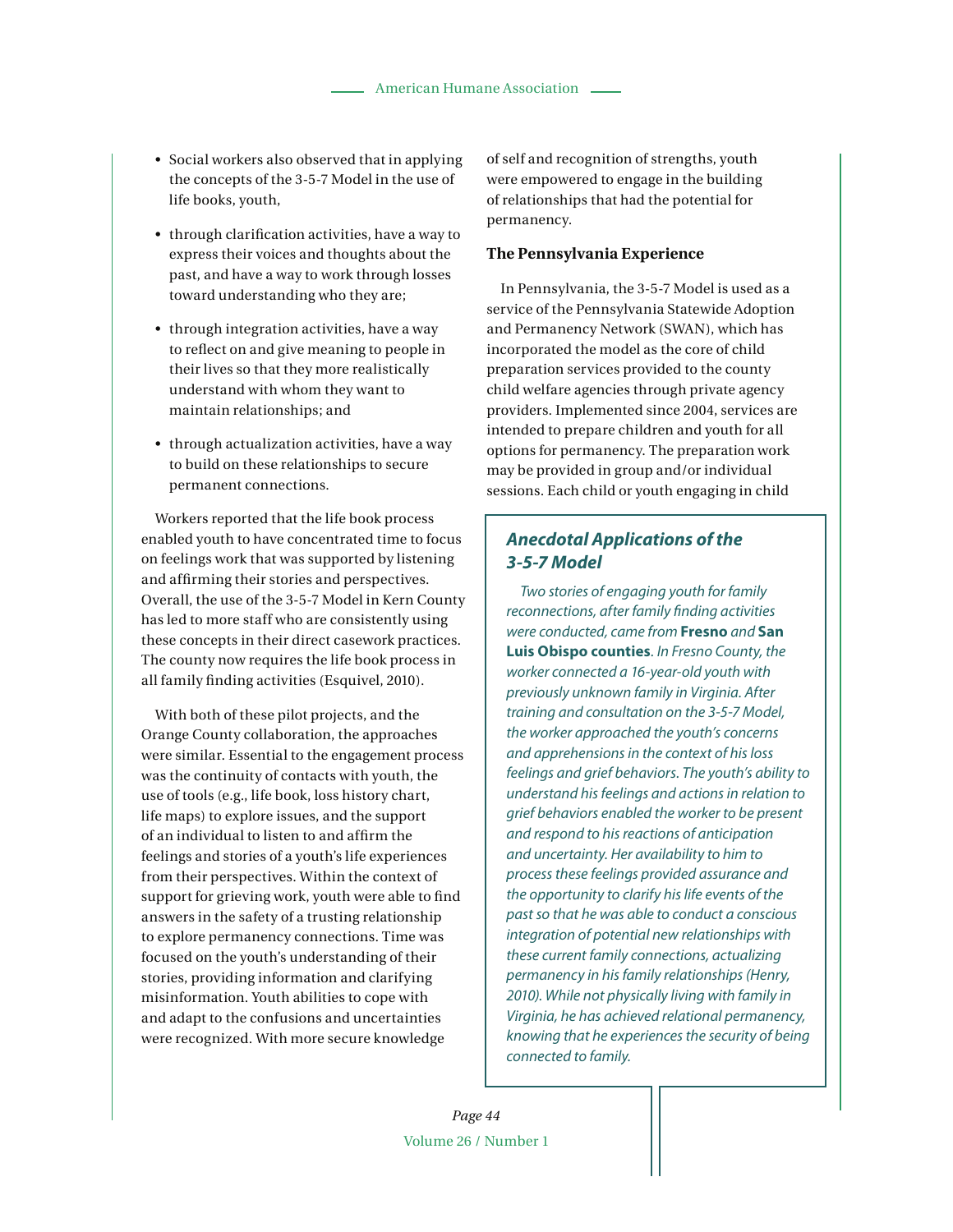preparation activities is required to have a life book that reflects the tasks they have done in clarification, integration, and actualization that support their grief work and relationship-building processes. Since 2007, all youth with a goal of independent living have been required to receive this preparation service to assure that they have a permanent relationship connection when they leave care.

Although a limited survey was conducted with county and private agency workers one year into implementation of the service, no followup research has been done. The initial survey was conducted to determine if the program, as developed, was being effective in the work of engaging youth in preparation for permanency. Results revealed the overall effectiveness of preparation services and the use of the 3-5-7 Model, supporting the continuation of this work. Using Likert scaled questions, resulting in a mean score of 4.61/5.0, county and private agency worker responses noted the following:

- Caretakers developed empathy to assist youth in their care to deal with grief instead of reacting to behavior issues.
- Some youth were able to discuss and acknowledge the past, having received the message that it is okay to grieve.
- Improved self-identity was observed; life book activities helped boost self-esteem, increasing self awareness.
- Information led to increased understanding of youth stories and reasons for placements.
- For older youth in independent living situations, the model provided clarification of background and time in placement.
- Youth became more self-sufficient and empowered, having a better understanding of options for decision making in establishing permanent relationships.

Overall, child preparation services, using the core concepts of the 3-5-7 Model, are an established practice toward assuring that youth have opportunities to engage in activities that lead to permanency relationships.

#### **Discussion and Practice Implications**

The 3-5-7 Model provides another foundational practice for the development of programs that provide a supportive grieving and relationshipbuilding network for youth who are experiencing family disruptions. Youth who have engaged in this work have been empowered to explore permanency in relationships from a place of resolution of past experiences and confidence for the future.

The beauty of the 3-5-7 Model is that it provides a methodology to help youth bring the past forward to identify and find lost family and significant adult relationships that have the potential to become permanency resources in the present and to support the youth in the future.

The model brings into practice a perspective that youth have the strengths to reconcile their past losses, including painful family separations, and to heal from these experiences doing the work of creating lasting connections with others. How will we build on their resiliencies and assets, in their desires to live "normal" lives?

Implementation of the 3-5-7 Model has been used from both formal and informal practice perspectives. Results have demonstrated that the model can be effectively applied in both private and public agency settings to achieve both permanence and family connections with youth who too often are considered to be unable to achieve permanence. States and county child welfare organizations have created agency structures within which to provide the services connected to the model. Private agency family service providers have incorporated the concepts of the model into permanency practices. Group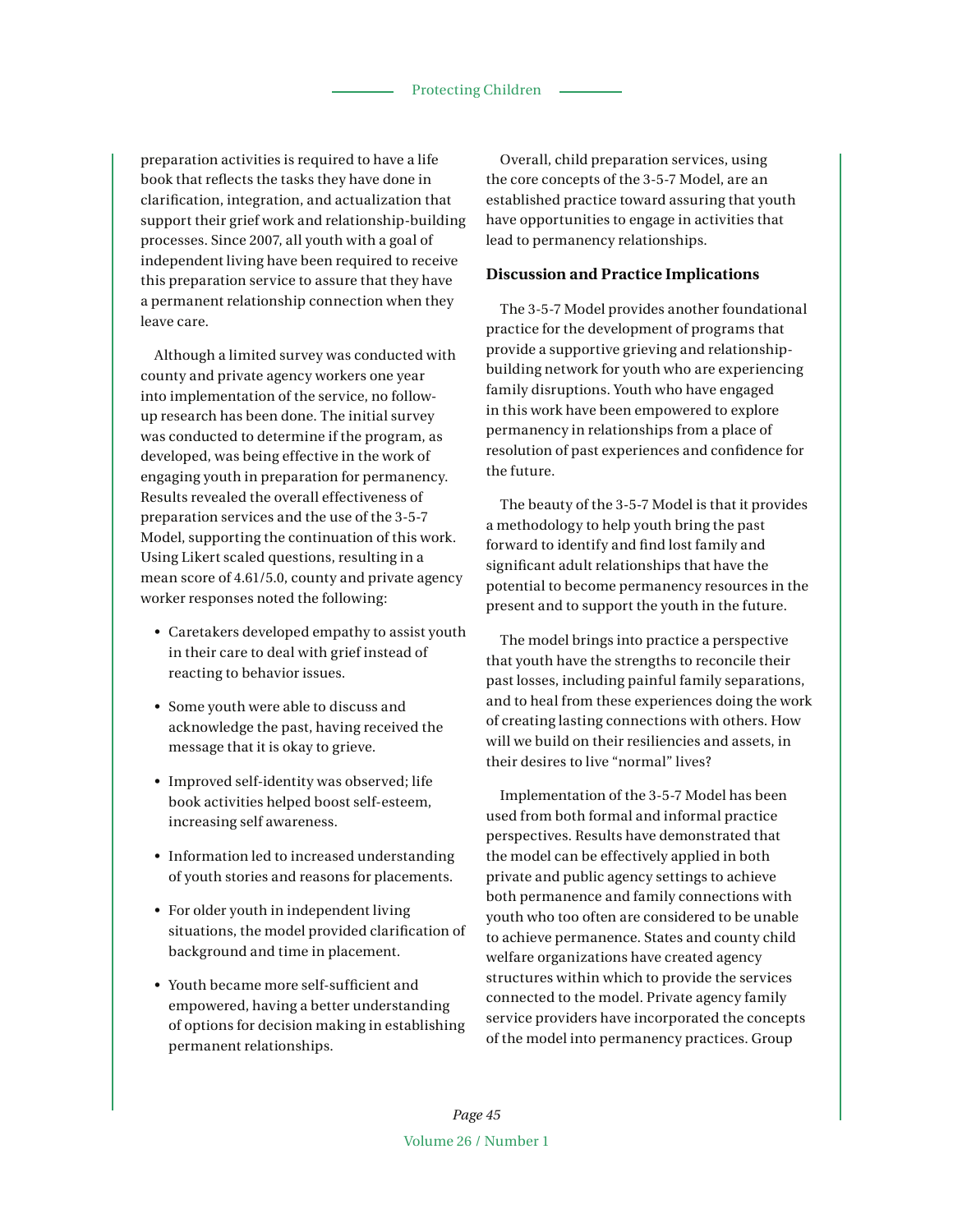and residential providers have integrated model activities in core child care programs. Informally, the 3-5-7 Model has been incorporated into the practices by those who have attended trainings, enhancing their attention to the grief work of those youth with whom they do permanency work.

Questions continue as to implementation strategies with this population of youth and their families. What can be done by existing staffs to incorporate the 3-5-7 Model into current practice

# **Anecdotal Applications of the 3-5-7 Model**

In **San Luis Obispo County**, a permanency specialist used the 3-5-7 Model to prepare a 14-year-old youth for reunification with his mother and sister who were living in Wyoming. Reunification with the mother was uncertain as a permanency resource for him since it had been three years since her son had lived with her and they had had limited contact over that time. The specialist and county worker had numerous discussions with the mother by phone to support her concerns, most specifically the grief feelings that she had experienced regarding the situation of her son not living with her. The sister was also included in these discussions regarding loss feelings for her brother. Engaging the youth in a variety of exercises and activities, the specialist guided his work in clarification of his life events, wherein he expressed various feelings related to the losses in his life, and the integration of his family living experiences, giving meaning to numerous relationships, so that he could actualize (envision) the possibility of living again with his mother and sister. Eventually, he made the trip to Wyoming, with a positive reunion outcome. Contact and visitation were continued for several months and reunification resulted when the youth expressed his readiness to return to live with his mother (Henry, 2010).

applications? An important rebuttal to the frequently raised concern about staffing capacity is that this work can be done with existing staff or staff dedicated to focused work using the 3-5-7 Model. Staff can also be assigned to focus specifically on youth who are receiving services in family finding and engagement activities.

Having been implemented in a variety of settings over the past six years, anecdotal accounts of the use of the 3-5-7 Model have indicated its importance as a viable practice approach to support the work of youth in establishing permanent relationships. Positive responses to the concepts of the 3-5-7 Model have been encouraging for the continuation of this work. Ongoing training and consultation is essential to support the efforts of a wide range of public and private organizations who have been implementing, and desire to implement, 3-5-7 Model programs.

#### **Suggestions for Research**

Outcomes reported have been anecdotal based on relational practice applications of the 3-5-7 Model. Results from across the country indicate the importance for research and evaluation of the application and effectiveness of the 3-5-7 Model. Questions for inquiry might include:

- Does actualization indicate capacity for permanency as youth engage in clarification and integration work?
- How is strength of permanency relationships determined as a result of 3-5-7 Model work?
- Can success for youth in "new" permanency families be predicted?
- How does continuity of service delivery impact the work of the 3-5-7 Model?
- Are suggested tools (life book, life map, loss line) for engagement and issues resolution effective?

*Page 46* Volume 26 / Number 1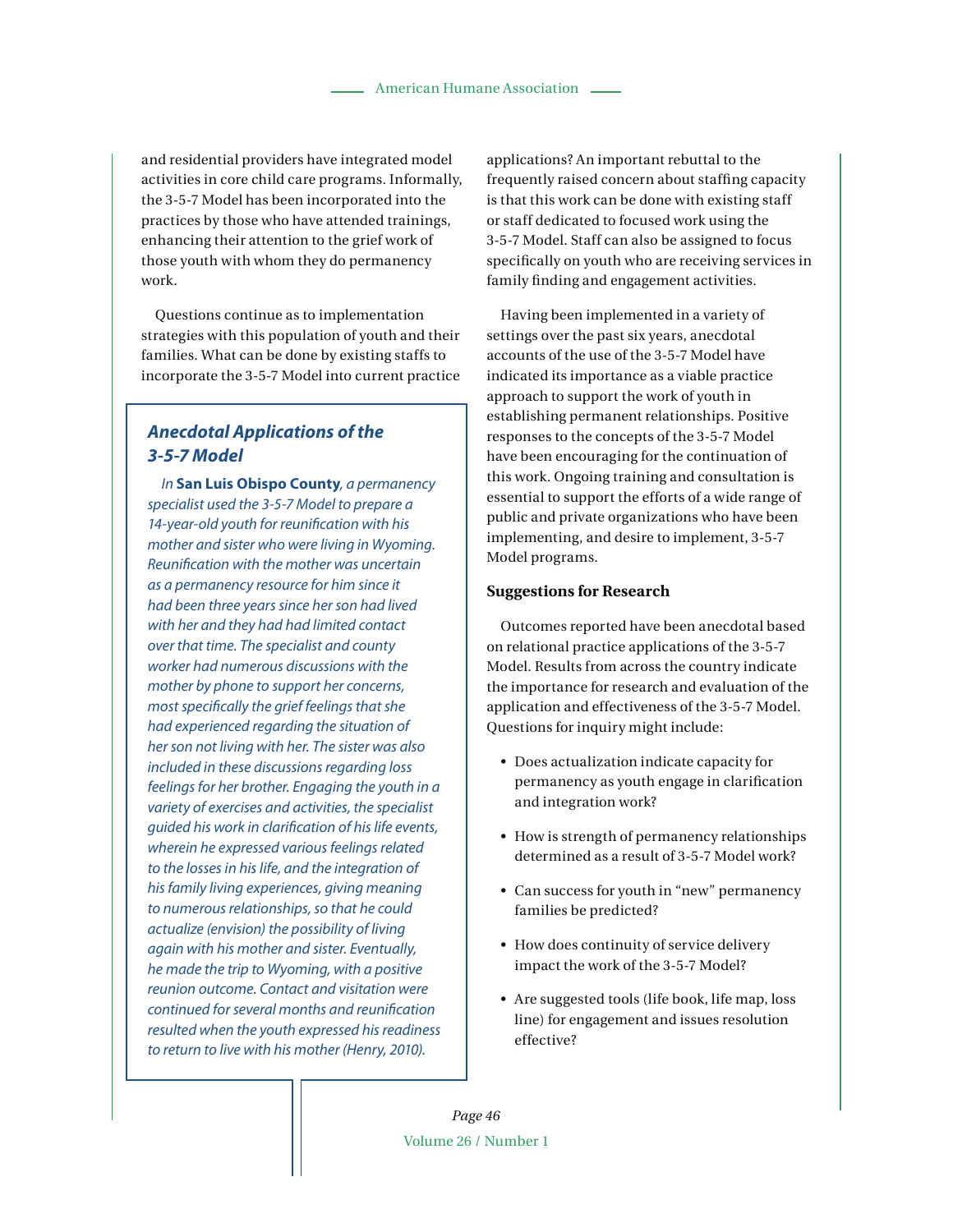• How is the work impacted by the skills of those engaging youth?

• What are indicators of where youth are in their grief stages and attachment difficulties? What baseline would this provide to assess the work being done in these areas?

- What impacts do variables of age, gender, race/ethnicity, mental and physical ability, individual and/or group modalities have on the outcomes of 3-5-7 Model work?
- Are youth behaviors indicative of mental health diagnoses or of grief stages? How might a distinction between the two recommend interventions? What behaviors/ attitudes might indicate resiliency factors?
- How does practice integration of the 3-5-7 Model impact the achievement and sustainment of permanency for youth while in foster care and after they exit foster care?

Likewise, as the 3-5-7 Model is applied to family finding and engagement work and to family group programs, it will be necessary to evaluate whether the model leads to secure permanency relationships for youth and their biological families. Longitudinal studies toward assuring youth permanency are encouraged to determine outcomes for application of the 3-5-7 Model.

Current anecdotal outcomes, in combination with stronger research data, will provide valuable information to this field of permanency practice. Significant research results will encourage funding for the implementation of the 3-5-7 Model in a broader context as a viable approach to child welfare practices.

#### **References**

Boss, P. (2006). *A review of loss, trauma, and resilience: Therapeutic work with ambiguous loss.* Alexandria, VA: American Counseling Association.

- Brodzinsky, D. M., & Schechter, M. D. (1990). *The psychology of adoption.* New York, NY: Oxford University Press.
- California Permanency for Youth Project. (2007). *Definition of Permanency/Definition of a Lifelong Connection*. Retrieved October 28, 2010 from http://www.senecacenter.org/ perm\_permanency\_def
- Campbell, K. A, Castro, S., Huston, N., Koenig, D., Rose, J., & Smith, M. S. (2005). *Lighting the fire of urgency: Families lost and found in America's child welfare system*. Retrieved October 28, 2010 from http://www. senecacenter.org/perm\_reports
- Cohen, J. A., & Mannarino, A. P. (2004). Treating childhood traumatic grief. *Journal of Clinical Child and Adolescent Psychology, 33,* 820-832.
- Cooper, J. L., Banghart, P., & Aratani, Y. (2010). *Addressing the mental health needs of young children in the child welfare system: What every policymaker should know*. Columbia, NY. National Center for Children in Poverty.
- Donley-Zeigler, K. S. (1996, March). *Preparing children for adoption.* Presentation to Pennsylvania statewide adoption network conference, Philadelphia, PA.
- Erikson, E. H. (1963). *Childhood and society*. New York, NY: W. W. Norton.
- Esquivel, K. (2010). Kern County, California: A pilot project to implement the 3-5-7 model. In D. Henry, (Ed.), *The 3-5-7 model: A practice approach to permanency* (pp. 149-156)*.* Kearney, NE: Morris Publishing.
- Fahlberg, V*.* I. (1991). *A child's journey through placement.* Indianapolis, IN: Perspectives Press.
- Freundlich, M., Avery, R. J, Munson, S., & Gerstenzang, S. (2006). The meaning of permanency in child welfare: Multiple stakeholder perspectives. *Children and Youth Services Review, 28*(7), 741-760.
- Frey, L. L, Greenblatt, S. B., & Brown, J. (2005). *A call to action: An integrated approach to youth permanency and preparation for adulthood.* New Haven, CT: Casey Family Services.
- Henry, D. L. (1999). Resilience in maltreated children: Implications for special needs adoption. *Child Welfare, 78*(5), 519-540.